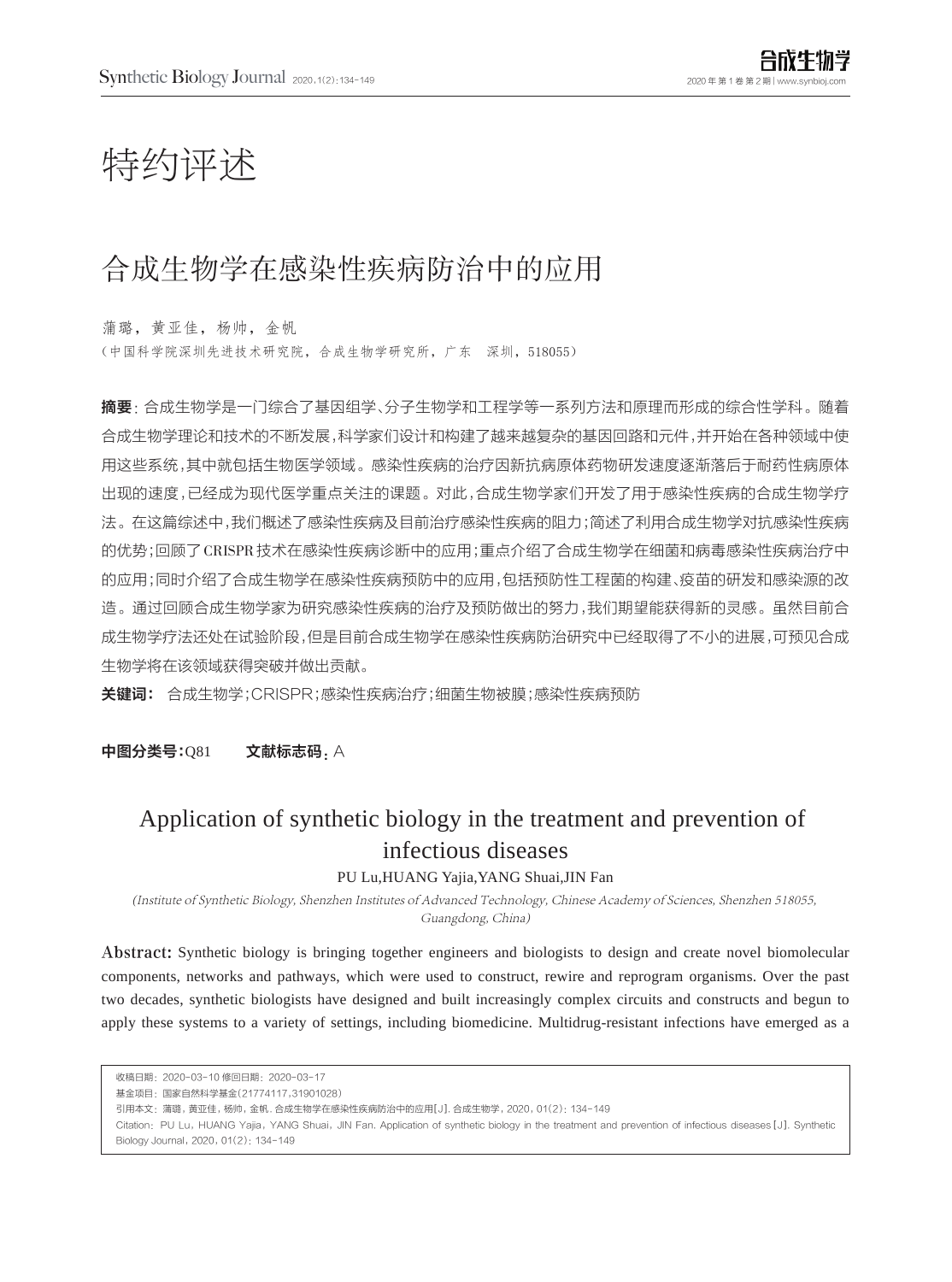major threat to hospitalized patients and are associated with the boost of mortality rate. For example, the prevalent and often inappropriate use of broad-spectrum antibiotics has caused the emergence of multidrug-resistant bacteria. The technologies of synthetic biology have contributed to the understanding of disease mechanisms and provided design of novel strategies for the treatment of a range of infectious diseases. In this review, we highlight the application of synthetic biology for diagnosis, treatment and prevention of infectious diseases. We first describe CRISPR-Cas based technology for diagnostics, such as SHERLOCK and DETECTR. We then discuss engineered phages, bacteria and the strategies of synthetic biology for combating drug resistance and bacterial biofilm. Also, synthetic biology principle of 'analysis by synthesis' as well as CRISPR technology have been applied to unravel mechanisms of viral infectious disease and to develop therapies. Finally, we summarize the applications of synthetic biology in prevention of infectious diseases, including engineered probiotic bacteria, vaccine development, and control of infectious vectors.

Key words: synthetic biology; CRISPR; treatment of infectious disease; biofilm; prevention of infectious diseases

合成生物学是生物科学在 21 世纪出现的一个 分支学科。在近 20 年的时间里,合成生物学已经 发展成为一门通过结合工程学和生物学原理,以 系统合理的方法对标准化的生物元件进行重组、 创造和设计,来获取具有可预测性和应用性的功 能型生物装置、系统或生物体的科学[1]。随着对 可用基因模块的不断开发,以及对生物分子模块 的进一步了解,并结合数学建模,合成生物学家 们可以借鉴基因和基因组的基本要素及其组合原 理,来设计、合成和重建已存在的基因元件或构 建新的基因零件来重塑生命系统 [2, 3, 4]。

合成基因回路中包含了基本的信号响应调控 元件,这些元件可以受特定的外源刺激或内源性 代谢产物的激活, 对后续基因表达进行调控 [5]。 这些可以控制基因的"开关"通常是触发诱导型 蛋白质和 DNA 之间 [6, 7] 或是适配体和转录开启之 间[8,9] 的相互作用,反过来说,信号响应调控元 件与调控因子的相互作用通过调控转录翻译,响 应外源性或内源性的输入信号。基因开关的标准 化设计改善了不同功能基因在同一时空表达的兼 容性[10], 使得复杂基因网络的构建成为可能, 如 多触发信号输入和时序控制 [11, 12]、共同控制 [13, 14] 和反馈控制<sup>[15]</sup>回路元件等,同时也使得可预测功 能性的复杂蛋白能够实现高精度原位的动态表达。

合成生物学的理念和方法被运用到生物医学 中,为现代医学注入了新的思路和策略。合成生 物学疗法的基本原理,如图1所示,是通过将人工 构建的生物分子或"编程化"的有机体等人工合 成生物系统转入宿主内,重建内稳态,调节疾病 引起的系统紊乱或功能异常等[16]。合成生物学已 在感染性疾病、代谢性疾病、神经退行性疾病和 癌症等的诊断治疗和预防上显示出巨大的潜力[17]。 我们在这里着重介绍合成生物学在感染性疾病诊 疗和预防中的研究进展。

#### 1 感染性疾病概述及其治疗瓶颈

一般将感染性疾病[18]定义为由病原微生物引 起的机体疾病,常见的如炎症或器官功能障碍等。 感染性病原体的种类包括细菌、病毒、真菌等。 其中细菌感染性疾病有鼠疫、百日咳、猩红热以 及细菌性败血症等;病毒感染性的疾病种类较多, 最常见的是流行病毒引起的感冒,另外还有病毒 性肝炎、麻疹、带状疱疹等;真菌感染导致的疾 病,常见的比如脚气病,就是皮肤癣菌引起的足 部皮肤真菌感染[19]。病原菌更容易侵袭免疫力低 下的人群,引起各种感染性疾病。

针对不同的病原体引起的感染,有相对应的 诊断和治疗方案。利用抗生素、抗毒素等直接消 灭病原体或消除毒素的药物治疗是感染性疾病的 基本治疗手段。然而,随着抗病原体药物的广泛 长期使用,病原体的耐药性日渐增强,远快于人 们研制新抗病原体药物的速度。某些地区抗生素 的滥用有时反而使感染概率增加或感染加重,特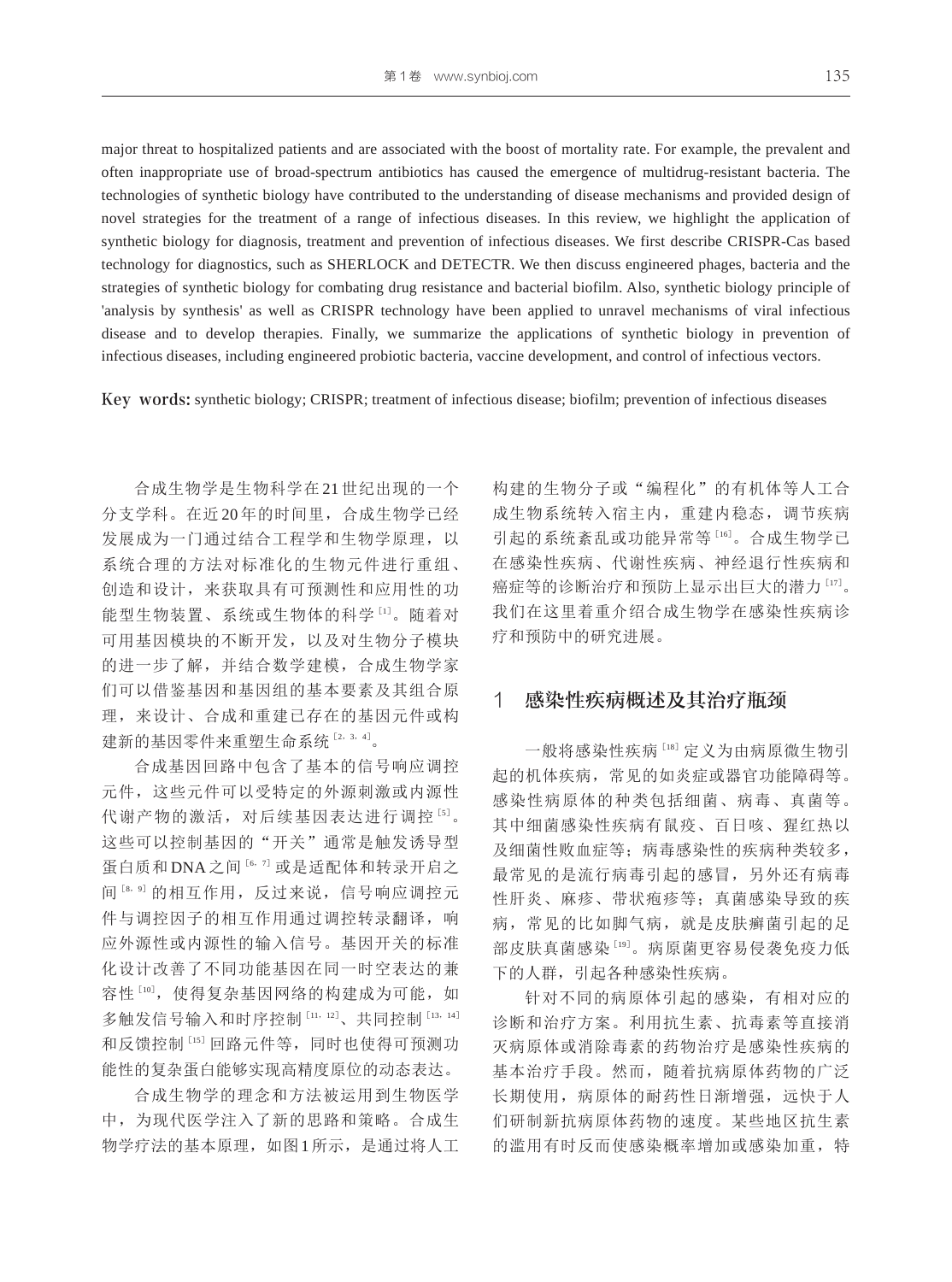

别对一些自身有免疫缺陷病的患者,用抗病原体 药物已经难以控制其体内的病原体感染[20]。

Fig. 1 Schematic of synthetic biology therapy<sup>[16]</sup>

#### 2 合成生物学对抗感染性疾病的优势

为了解决病原体造成的人类健康问题,研究 者们开始尝试新的方法,合成生物学的理念也因 此被应用到感染性疾病的治疗和预防中。在过去 十几年里,针对感染性疾病防治的工程化合成生 物学医学元件逐步迈向临床化,其中一部分现已 经处于从理论、体外试验,动物实验到临床试验 的过渡阶段。

相比于传统的治疗手段,依靠化学合成获取 抗病原体药物,合成生物学通常通过对现有生物 系统进行改造,改造的微生物可以自我繁殖,不 需要建立大型化工厂,有望成为更加高效、清洁、 符合市场期待的新兴技术。进入 21 世纪后,新抗 病原体药物的研发进入瓶颈期,以"造物"为特 色的合成生物学的出现正好满足了人们的期望。 不同于大多数的广谱抗病原体药物,合成生物学 疗法通常针对特定的目标病原体,并且可以根据 病人的实际情况给出定制性的方案。此外,随着 计算机科学与合成生物学相结合,通过算法、模 型、机器学习等手段来设计基因回路,预测合成 效果,模拟代谢路径,记录过程与结果,优化体 系,使得合成效率和效果得到不断的提升,大大 缩短了开发新药的时间,这些都是传统治疗手段 无法比拟的。

如今,合成生物学已在感染性疾病的领域做 出了初步尝试,逐渐改变了对病原体的诊断和治 疗方式;在细菌感染性疾病中显示出了理想的治 疗效果和巨大的潜力;为病毒感染性疾病致病机 理的研究提供了新的思路;也参与到了感染性疾 病预防的研究中。

## 3 合成生物学在感染性疾病诊断中的 应用

合成生物学在疾病诊断方面已展现了巨大的 潜在优势。合成生物学家通过人工设计基因回路 改造人体自身细胞、细菌、病毒等生命体,这些 人工构建的生命体能够感知疾病特异性信号或人 工信号、特异性靶向异常细胞和病灶区域,表达 报告分子,达到疾病诊断的目的。有的人工改造 生命体同时具备诊断和治疗的功能,会在检测到 目标信号的同时,释放治疗药物。

聚合酶链式反应 (polymerase chain reaction, PCR)技术是目前核酸检测的主流方法。而近年 来,基于规律成簇的间隔短回文重复(clustered regularly interspaced short palindromic repeats, crisPR)技术的检测手段因其快速、准确、经济、 操作简便、对专业设备和基础设施要求低等特性 正快速发展起来。

2014年,Collins等[21]首次将CRISPR/Cas技术 引用核酸分子诊断,开发了一种低成本的能区分出 寨卡病毒(Zika Virus, ZIKV)亚型的纸基传感器。 这种检测方法首先是从样本中提取 RNA 靶标并进 行扩增,然后将扩增产物滴加到含有冻干细胞组分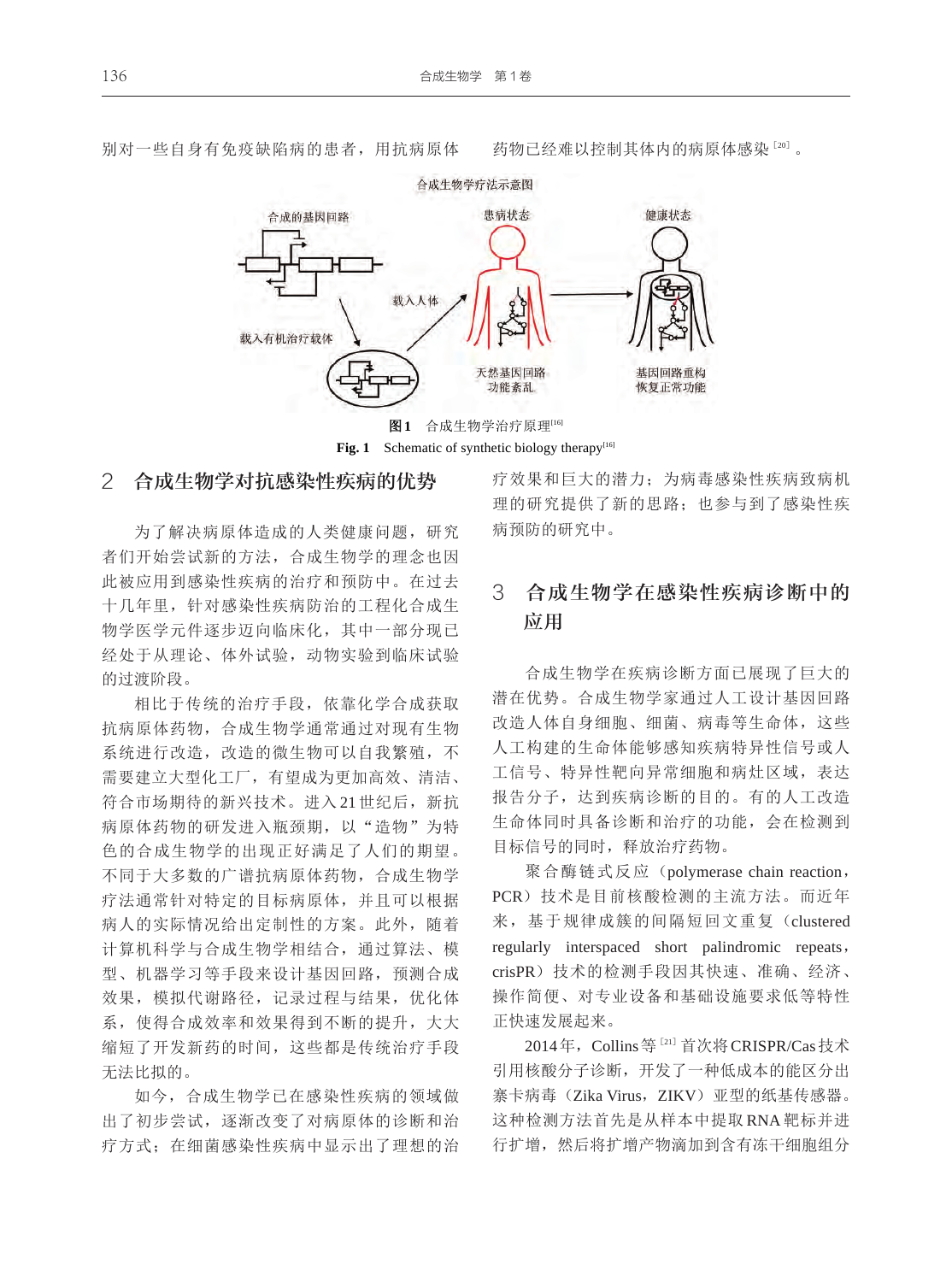和生物蛋白的纸片上,激活冻干组分发生生化反 应,纸片会发生肉眼可见的颜色变化,从而指示 ZIKV的存在。在此检测平台的帮助下,可以辨别 临 床 症 状 相 似 的 ZIKV 和 登 革 热 病 毒 (Dengue Virus, DENV), 正确诊断出患者所感染的病毒类 型仅需3h。当检测到ZIKV时, 将样品与冻干的 CRISPR/Cas9 混合,利用 CRISPR/Cas9 对 PAM 区 域优异的序列识别能力,可以区分不同亚型的 ZIKV,实现现场快速准确的毒株特异性诊断。

2016年, 张锋等[22] 鉴别出可以被用来切割细菌 RNA序列的CRISPR/Cas13a系统,深入研究发现该 系统不同于靶向 DNA 的 CRISPR/Cas9 或 CRSPR/ Cas12a系统,Cas13a切割完靶标RNA后依然保持活 性,会继续切割非靶标RNA,这种非特异性切割后 来被称为附属切割 (collateral cleavage)<sup>[23]</sup>。在此基 础上, 张锋课题组与 Collins 课题组 [23] 合作将 CRISPR/Cas13a 系 统 与 重 组 酶 聚 合 酶 等 温 扩 增 (recombinase ploymerase amplification, RPA)技术 结合,使样本中极微量的核酸能够在37 ℃左右的温 度中0.5 h内数量级扩增,同时加入了一个单链RNA 荧光报告探针,组成新的诊断工具"SHERLOCK" (specific high/sensitivity enzymatic reporter unlocking),用来检测ZIKV、DENV或其他病原体 等。如图2所示, SHERLOCK的工作流程是: 靶标 RNA 经 RPA 和 T7 RNA 聚合酶转录扩增后, 激活 Cas13a的附属切割活性,切割底物产生荧光信号, 经检测灵敏度已达到 50 fm (1 fm = 10<sup>-15</sup>mol/L)。 2018年, 张锋团队<sup>[24]</sup> 再次升级了 SHERLOCK 技术, 推出SHERLOCK v2,新版本的检测系统中引入了3 种来自不同种属细菌的 Cas13 蛋白和 Cas12a 蛋白 (LwaCas13a 、 PsmCas13b、 CcaCas13b 和 AsCas12a), 能在同一样品中检测出多种病毒感染, 比如能同时检出ZIKA和DENV,从只检测1个靶标 RNA进化到同时检测4个靶标RNA,发出4种不同 颜色的荧光信号;并利用CRISPR type/Ⅲ中的Csm6 酶,设计 CRISPR 系统使得 Cas13 剪切后的序列是 Csm6酶的靶向序列,放大其测试信号,进一步增强 了该方法的灵敏度,定量测量浓度最终低至 2 am (1am=10<sup>-18</sup>mol/L), 敏感度提高了100倍。同时, 团 队还开发了一种玻璃纤维试纸条, SHERLOCK v2组 分可以在纸上冻干再水化,90min内就可以检测到浓 度 2 am 以上的 ZIKA 和 DENV 的单链 RNA。2019 年,Collins等[25]开发了一种可批量应用的、可编程 的CRISPR响应智能材料体系,可用于便携、精确、 快速、定量且时空可控地检测危险病毒病原体,区分 病原菌、人类DNA的基因型。张锋等[26] 将Cas13的 抗病毒活性与其诊断能力结合起来,建立了一个强大 和快速可编程的诊断和抗病毒系统,命名为CARVER (Cas13-assisted restriction of viral expression and read out),靶向病人细胞中淋巴细胞性脉络丛脑膜炎病毒 (LCMV), 甲型流感病毒 (IAV) 和疱疹性口炎病毒 (VSV) 的单链RNA, 使细胞中病毒RNA的水平降低 了 约 30%, 流 感 病 毒 的 感 染 力 降 低 了 约 45%, CARVER技术使CRISPR/Cas13技术迈向靶向治疗以 及抗病毒药物开发的新领域。

2018 年 Doudna 等[27] 发现当 Cas12a 蛋白在剪 切靶向的 dsDNA 后能高效地切割非特异性单链 DNA (ssDNA), 基于此开发了 DETECTR (DNA endonuclease targeted crispr trans reporter) 技术。 与 SHERLOCK 类似, DETECTR 将 RPA 与 Cas12a 相结合,扩增产物激活 Cas12a 的附属切割活性, 切割底物产生荧光信号(图2)。DETECTR 技术可 以准确地检测出是否有高危型人乳头瘤病毒 (Human Papilloma Virus, HPV) 感染: HPV16 (100%)、HPV18(92%),在单核苷酸多态性分 析、癌症筛查、细菌和病毒感染检测及耐药性筛 查等方面有广泛的应用潜力。

我国中国科学院上海植物生理生态研究所赵 国屏院士团队王金博士<sup>[28]</sup>也发现了Cas12a对于靶 标 ssDNA 和非靶标 ssDNA 的切割特性,并基于此 原 理 开 发 了 HOLMES (an one-hour low-cost multipurpose highly efficient system)<sup>[29]</sup> 技 术 。 HOLMES 技术可以准确检测出诸如日本脑炎病毒 (Japanese Encephalitis Virus, JEV)和伪狂犬病病 毒 (Pseudo Rabies Virus, PRV)等。

### 4 合成生物学在细菌感染性疾病治疗中 的应用

合成生物学在细菌感染性疾病治疗中的应用, 主要集中对细菌生物被膜的治疗中。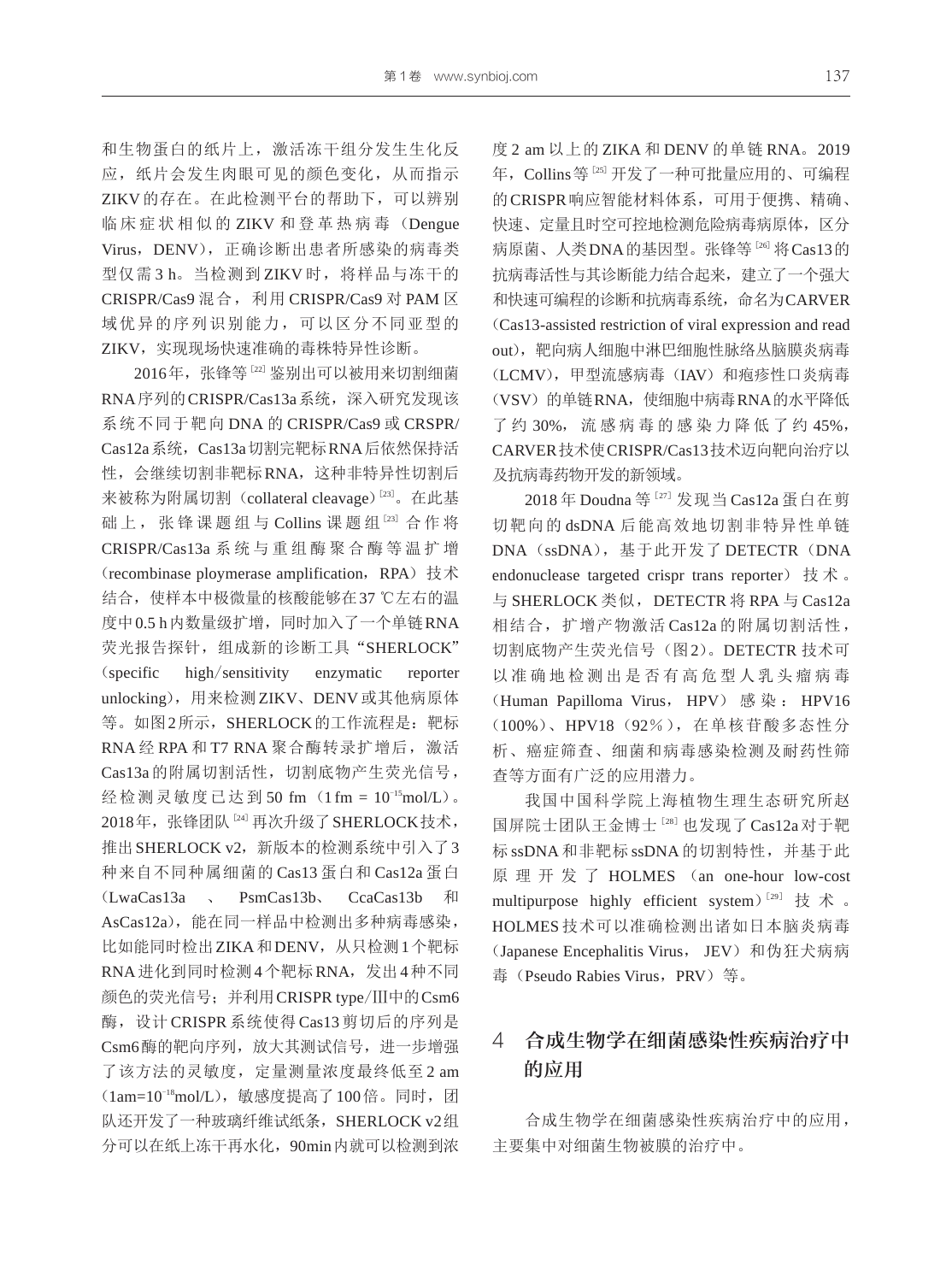



#### 4.1 细菌感染性疾病与生物被膜

细菌感染是致病菌或条件致病菌侵入宿主体 内,产生毒素和其他代谢产物所引起的局部或全 身性感染。按病情的缓急程度,可以将细菌感染 性疾病分为急性感染和慢性感染。实际上,急性 感染和慢性感染是细菌感染宿主两个不同过程的 结果,这两种类型的感染涉及到细菌内部不同的 分子机制。发生急性感染时,细菌在宿主体内处 于浮游状态,快速的生长及传播;而发生慢性感 染时,细菌会选择在宿主体内定殖,形成生物被 膜,这个过程相对慢一点,但会造成长期持续性 的感染。抗生素问世后,在相当长的一段时间里, 细菌感染都受到了控制,尤其是急性细菌感染, 抗生素治疗往往能收到良好的治疗效果。然而近 几十年来,抗生素用量不断加大,疗效却难以令 人满意,抗生素不得不更新换代,却依然赶不上 耐药菌株出现的速度。随着现代医学的发展,高 分子材料在医疗领域应用广泛,留置尿管、中心 静脉插管、气管插管等操作引起的导管相关感 染<sup>[30]</sup> (catheter related infection, CRI) 越来越常 见,已经成为院内感染的主要原因,占医院感染 的 80% 以上。造成 CRI 的重要因素之一是导管在 体内留置时间过长,细菌在其表面黏附定殖并形 成生物被膜。细菌生物被膜也是造成长期慢性细 菌感染和细菌出现抗生素耐药性的重要原因 之一 $^{\left[ 31\right] }$ 。

细菌生物被膜<sup>[32]</sup>是细菌黏附于接触表面,分 泌多糖基质、纤维蛋白、脂类等,将其自身包裹 在其中而形成的大量细菌聚集体。如图3所示,生 物被膜的形成[33] 通常有以下几个步骤:初始阶 段, 少量细菌可逆地黏附在接触表面; 然后细菌 开始繁殖,通过菌体表面粘附性物质将彼此黏结 在一起,发展形成微菌落;以微菌落为基本单位, 逐渐形成成熟的生物被膜;生物被膜中的细菌游 离到环境中去,寻找新的定殖表面。

细菌生物被膜是细菌为适应环境,帮助自身 生存的一种生命形式。细菌生物被膜相关的细菌 慢性感染难以根治的原因有以下几点: 其一, 细 菌在宿主体内形成的生物被膜使得细菌具有很强 的耐药性<sup>[34]</sup>, 生物被膜内的细菌几乎对所有的抗 生素都不敏感,即使依靠高于正常剂量成百倍的 药物也不易彻底治愈;此外,生物被膜内的细菌 能抵抗和干扰宿主的防卫机制,具有极强抗免疫 系统的能力,造成持续性感染;生物被膜是细菌 感染的病灶,从生物被膜中游离出来的细菌除了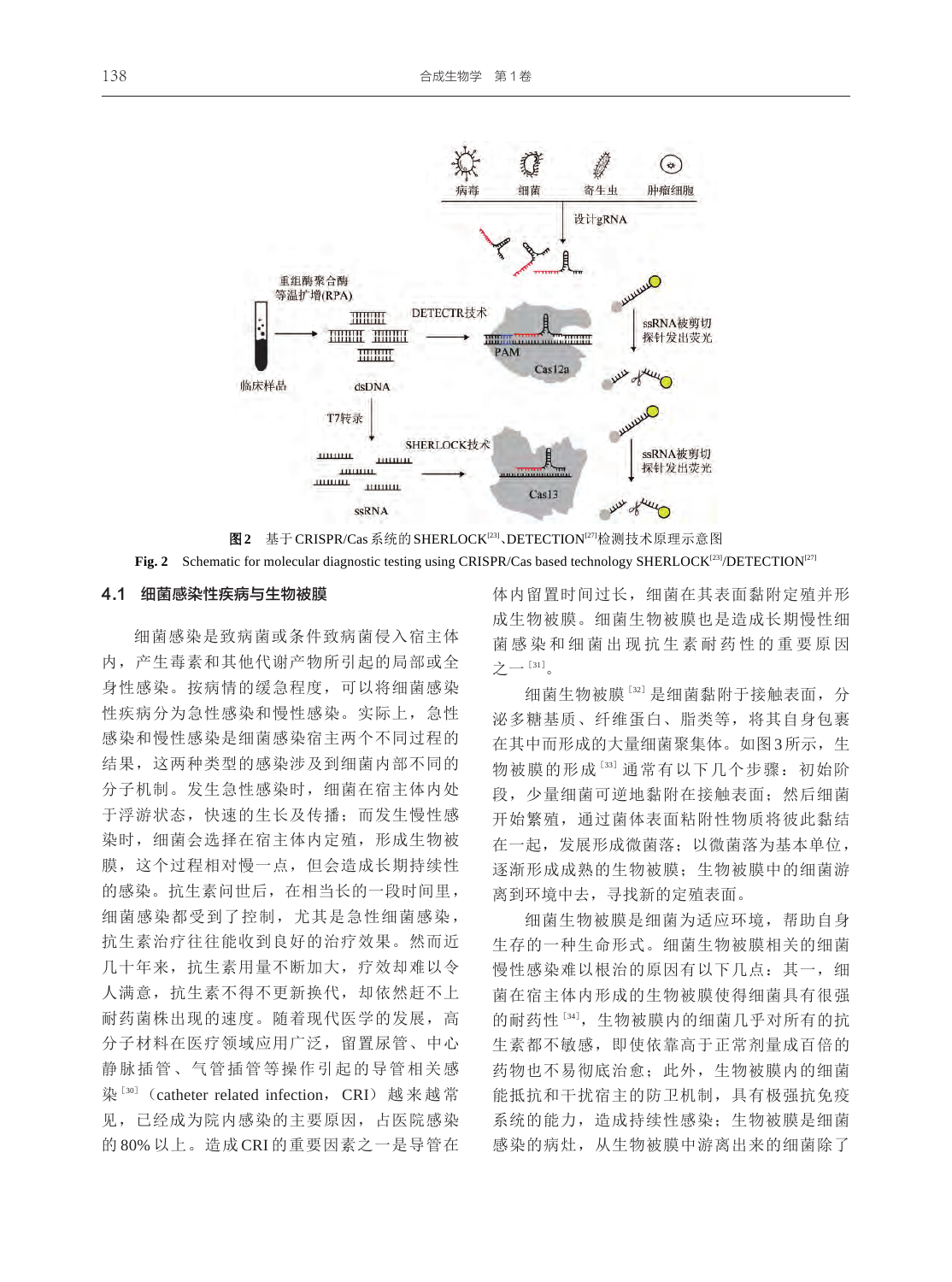能进一步扩大感染, 也具有更强的毒性 [35]。针对 细菌慢性感染的治疗,更多的是针对细菌生物被 膜的治疗,合成生物学家们通过改造噬菌体或工 程菌,使其可以瓦解生物被膜,杀死具有强耐药 性的细菌,或者阻断细菌对抗生素抵抗机制,削 弱这些细菌的耐药性,起到辅助治疗的作用。



Fig. 3 Schematic of biofilm formation<sup>[33]</sup>

#### 4.2 工程噬菌体在生物被膜治疗中的应用

噬菌体是侵袭细菌的病毒,有严格的宿主特 异性。鉴于噬菌体是自然存在的细菌的"猎杀 者",噬菌体成为治疗细菌感染的一种选择。

在早期具有代表性的一例工程噬菌体研究中, Lu和Collins<sup>[36]</sup>通过改造本身就是大肠杆菌宿敌的 T7 噬菌体,使其能合成特定的酶来瓦解细菌生物 被膜,进而杀死被保护在生物被膜中的细菌。他 们成功构建了能够持续表达 DspB蛋白的裂解性噬 菌体 T7-DspB,DspB 蛋白是能够水解 β-1,6-*N*-乙 酰基-α-葡萄酰胺的酶,而被水解的这一物质是生 物被膜胞外聚合物重要的组成成分,即 DspB能够 破坏生物被膜的外部结构。改造后的工程噬菌体 T7-DspB在消除生物被膜的过程中采取双管齐下的 攻击策略,如图3所示,在T7-DspB噬菌体开始侵 袭生物被膜时,不断地增殖和表达 DspB, 随着宿 主菌被裂解,新生代的 T7-DspB 噬菌体和 DspB 也 被释放到生物被膜中,继续感染其他细菌,同时 降解生物被膜。在 T7-DspB 噬菌体感染生物被膜 体外实验测试中,生物被膜中的细菌数减少量达 到99.997%,杀菌效果是使用未改造的噬菌体感染 生物被膜的约4.5倍。

Lu 课题组<sup>[37]</sup> 于 2019年开发了一种高通量的 筛选方法,能够迅速扩大噬菌体的宿主范围,减 缓细菌耐药性的产生。他们通过自然进化和结构 建模,发现了 T3 噬菌体尾丝蛋白中的宿主范围决 定区域 (host-range-determining regions, HRDRs), 接着通过位点定向突变对这些区域进行高通量的筛 选。受到抗体特异性工程的启发,这种方法探索 出尾丝蛋白深层功能多样性的同时,最小化了对 整体尾丝蛋白结构的影响,从而获得了合成的 "噬菌体"。研究发现,高通量突变 HRDRs筛选出 的噬菌体具有广泛的宿主适用性,这些噬菌体还 通过减缓细菌耐药性的出现,在体外试验中表现 出长时间对细菌生长的抑制性,并在小鼠模型中 展现出相同的抑菌效果。

虽然科学家们已经在利用工程噬菌体防治生 物被膜中取得一系列进展,例如在工程噬菌体治 疗单一或多菌株生物被膜[38, 39, 40, 41, 42] 后, 生物被 膜有明显消散,然而由于生物被膜的复杂结构, 体外体内环境的差异性等原因,完全瓦解病人体 内的生物被膜依然是亟待解决的科学问题。工程 噬菌体和其他抗菌药物的联合使用,是治疗细菌 感染的另一种可选方案。

Ryan 等<sup>[43]</sup> 测试了联合使用 T4 噬菌体和头孢 噻肟消除大肠杆菌菌株 ATCC11303 形成的生物被 膜的效果。实验结果显示, 使用 10<sup>4</sup>PFU·mL<sup>-1</sup>和 107 PFU·mL-<sup>1</sup> 的噬菌体可将头孢噻肟治疗大肠杆菌 生物被膜的最小生物被膜清除浓度分别再降低2倍 和8倍,噬菌体和抗生素的联合使用优于单独使用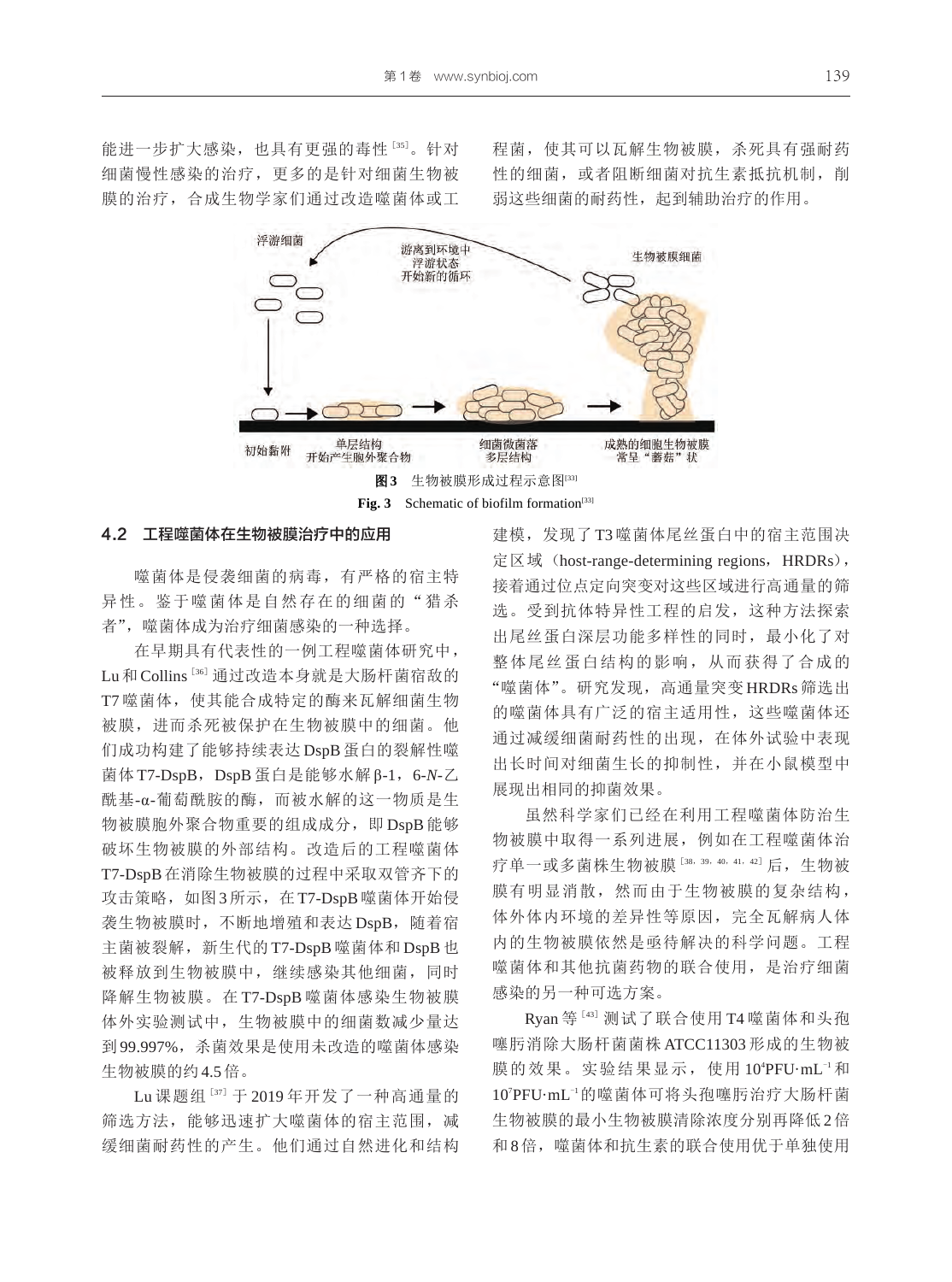抗生素消除生物被膜的效果。比起单独使用抗生 素治疗, 噬菌体和抗生素联合使用的效果在其他 菌株,如金色葡萄球菌[44]和克雷白氏肺炎杆菌 [45] 等菌株的生物被膜消除中,也有明显提升的效果。 通过合成生物学改造后的噬菌体联合抗生素使用, 在一些情况下会展示出更好的结果。诸如环丙沙 星等抗生素会破坏细菌的 DNA, 给细胞带来氧化 压力, 致使细菌启动 SOS 响应的 DNA 修复系 统<sup>[46]</sup>。Lu 和 Collins<sup>[47]</sup> 通过改造 M13 噬菌体, 使 其能表达 LexA3, 而 LexA3 可以抑制细菌 SOS 应 激机制的开启, 如图 4 所示。工程噬菌体 M13-LexA3显著增强了三类抗生素的杀菌效果,他们分 别是喹诺酮类、β-内酰胺类和氨基糖苷类抗生素。 在体外试验中,工程噬菌体 M13-LexA3 和喹诺酮 的联合使用杀死耐药菌的效率比单独使用喹诺酮 时的杀菌效率,提升了约5000倍。在动物实验中, 单独使用氧氟沙星治疗被大肠杆菌感染的小鼠, 小 鼠 存 活 率 仅 为 20%, 而 由 工 程 噬 菌 体 M13- LexA3和氧氟沙星联合治疗的感染小鼠,存活率达 到了80%。



图4 利用工程噬菌体T7-DspB消除生物被膜的策略示意图<sup>36]</sup>。 Fig. 4 Schematic of dispersing biofilm with engineered enzymatic bacteriophage<sup>[36]</sup>.

我国上海噬菌体与耐药研究所成立于 2017 年[48] ,2018 年初启动了国内首个伦理审批的噬菌 体治疗临床试验,并于同年8月成功治愈了一例超 级细菌感染者。患者是一位膀胱肿瘤术后复杂性、 反复性尿路感染者,2014 年因全尿路内滋生了多 重耐药的肺炎克雷伯菌,在左、右肾盂和膀胱3处 中建立了感染。这几处的感染既有联系,又有差 异,治疗难度相当大。治疗团队利用改造后可以 识别并杀死肺炎克雷伯菌的噬菌体,确定了最终 的噬菌体-抗生素联合治疗方案:肾盂造瘘后通过 造瘘管进行噬菌体冲洗结合抗生素静滴治疗 1 周, 而后停用抗生素并继续噬菌体治疗1周,之后全面 停药,连续观察1个月。最终,患者泌尿系统的肺 炎克雷伯菌被彻底杀灭,尿路刺激症状显著改善, 明显提高了患者的生活质量。

#### 4.3 工程细菌在生物被膜治疗中的应用

随着合成生物学的发展,我们能够构建出具 有不同功能的工程细菌,并且将这些"智能"细 菌应用到临床治疗中 [49]。细菌感染是临床上致病 性和死亡率的重要因素之一,也引起了合成生物 学家极大的兴趣,结合不同菌株间的竞争和同种 菌株之间的联系等机制,科学家们构建出了可以 自动检测病原菌,并杀死病原菌的工程菌株。

例如, Chang等[50] 在实验菌株大肠杆菌Top10 中,设计并合成了一套包含群体感知、杀菌和裂 解装置的系统,使得大肠杆菌能够感知并杀死临 床分离的致病菌铜绿假单胞菌菌株Ln7。感知装置 部分基于铜绿假单胞菌I型群体感知机制设计,如 图 5 所示, 启动子 TetR 持续表达转录因子 LasR, LasR 会与铜绿假单胞菌释放的群体感知信号分子 酰基高丝氨酸内酯(AHLs) 3OC,HSL结合, 导致 启动子 LuxR 被 LasR-3OC<sup>12</sup>HSL 复合物<sup>[51]</sup> 结合开 启,在感知装置中作诱导启动子;LuxR 启动子进 一步激活系统中的杀菌和裂解装置部分,这两部 分分别产生绿脓菌素 S5 和大肠杆菌的裂解蛋白 E7;当裂解蛋白浓度达到阈值时,大肠杆菌细胞 膜破裂,释放出累积的绿脓菌素 S5。绿脓菌素 S5 是可溶蛋白,会分散到目标致病菌中,可以破坏 目标菌株结构的完整性,从而杀死细菌。实验结 果显示,工程大肠菌株可以杀死溶液中 90% 的活 细菌,并且可以抑制铜绿假单胞菌生物被膜的形 成,抑制率接近90%。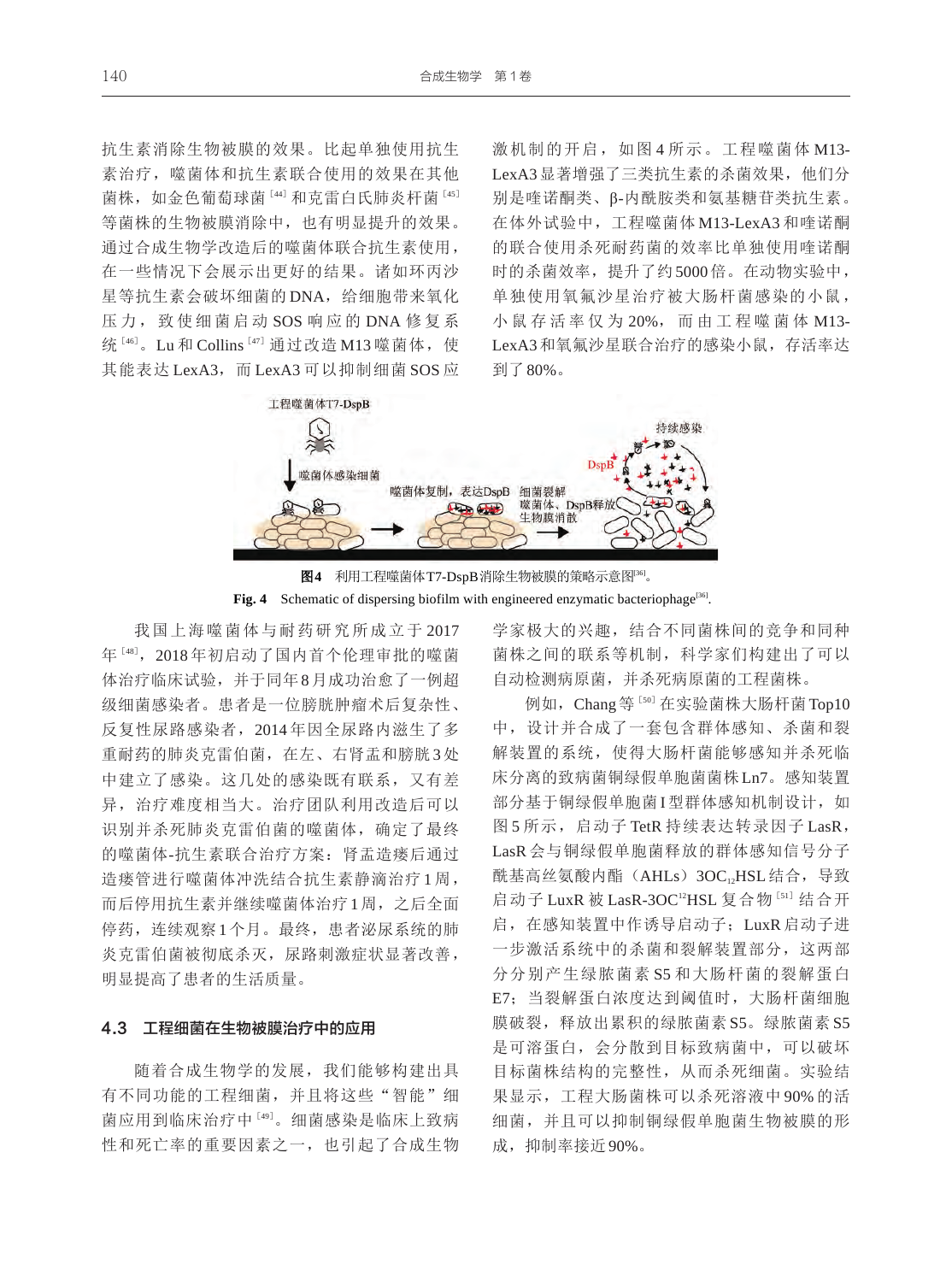



在对抗生物被膜的研究中,本课题组[52] 利用光 遗传学技术优化了的含有蓝光感受器LOV结构域蛋 白的光遗传学工具质粒 pDawn [53], 并将之导入生物 被膜模式细菌——铜绿假单胞菌的基因组,使铜绿 假单胞菌在光照条件下适量表达功能性蛋白PA2133。 PA2133是在铜绿假单胞菌基因组上的一段基因,它 含有EAL结构域,能表达特定的磷酸二酯酶,从而 水解环二鸟苷酸 (cyclic diguanylate, c-di-GMP)。cdi-GMP<sup>[54]</sup> 是细菌内广泛存在的一类重要的第二信使 分子,调控细菌生物被膜的形成。这样构建出来的工 程菌在光照条件下难以形成生物被膜,而在黑暗条件 下形成的生物被膜通过光照,也会消散85%以上。

随着对人体体内微生物群的研究,益生菌也 被选用为工程菌的基础菌株[55], 为控制感染提供 新的思路。Chang 等<sup>[56]</sup> 对上述杀菌体系进行了升 级,选用了益生菌菌株大肠杆菌 Nissle 1917 作为 基础细菌进行改造,如图6所示,在原装置基础上 添加了能够分解生物被膜胞外聚合物重要组成部 分的酶 DspB, 并将承载合成基因回路的质粒, 由 抗生素识别标记改为了营养缺陷型识别标记,解 决了水平基因转移带来的风险问题。这一工程益 生菌在两种动物模型,秀丽隐杆线虫和小鼠模型 中,对铜绿假单胞菌引起宿主的肠道感染都表现 出了良好的预防和治疗作用。





#### 4.4 CRISPR技术在细菌感染性疾病治疗中的应用

CRISPR系统是细菌在对抗入侵病毒和外来质 粒 DNA 中演化出的防御机制,现在通过合成生物 学技术的重新编程,可以用细菌自己的武器来对 抗细菌病原体。研究人员成功地将 CRISPR 干扰 (CRISPR interference, CRISPRi)技术用于结核分 枝杆菌感染模型,对目标基因进行有效的转录抑 制,其作用机制涉及抑制细菌生长,改变其对小 分子抑制剂的敏感性及破坏正常细胞形态。这是 治疗多重耐药细菌的有利工具,因为尽管结核病 早已可以治愈,但它仍然在低收入发展中国家死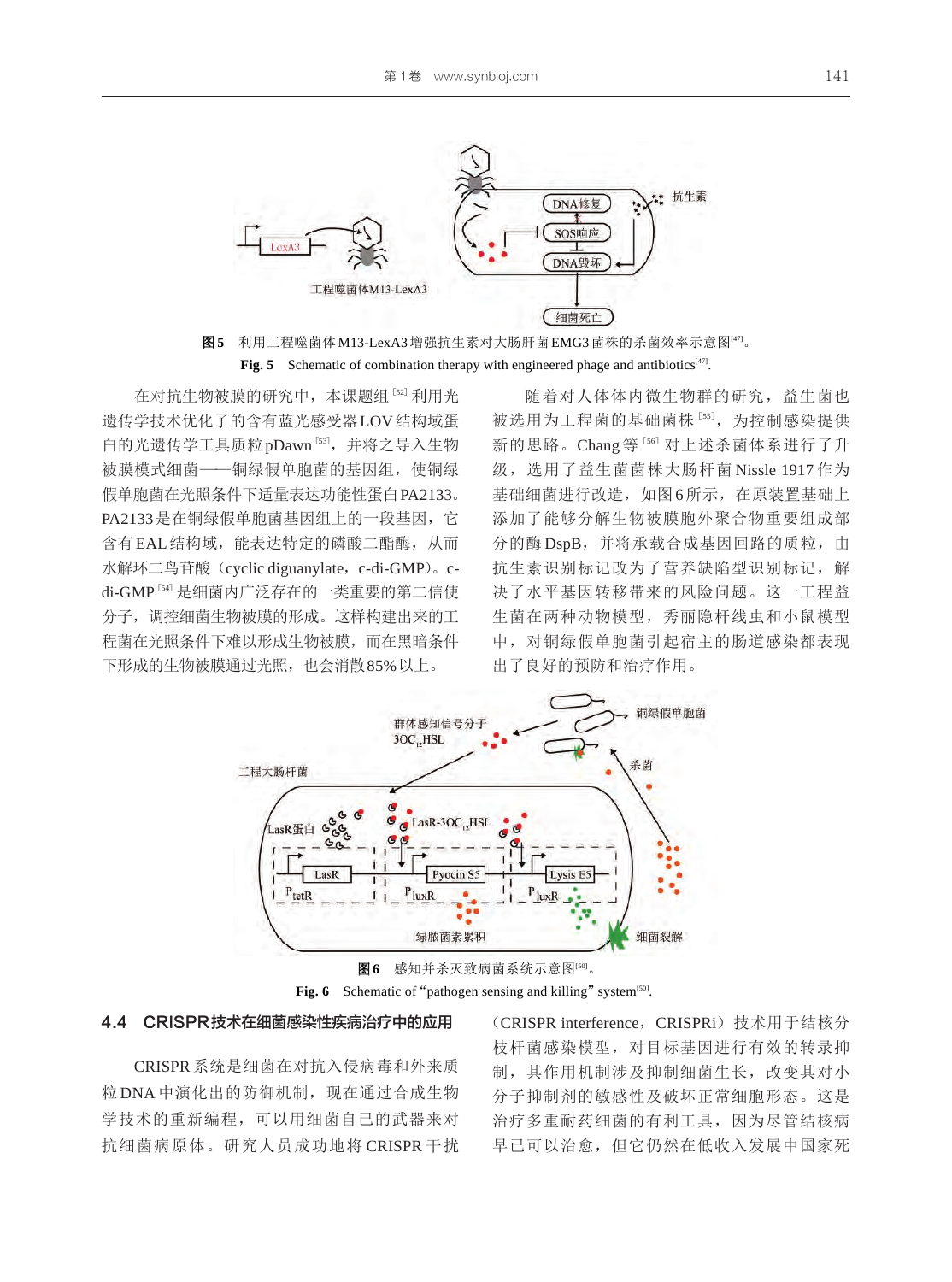

亡原因排名前十,并且每年造成全球约 170 万人 死亡[57-59]。



科学家们还发现CRISPR系统参与到病原体细 菌如弗朗西丝氏菌、铜绿假单胞菌、大肠杆菌等 的致病过程中,辅助破坏宿主的免疫系统或涉及 细菌耐药性的产生等。这些发现使我们对 CRISPR 系统作为细菌生理调节功能有了新的认识,进一 步研究某些细菌病原体的CRISPR系统的作用,可 以让我们更详细地了解其毒性及致病机理,这可 能为致病干预或治疗提供新的策略。

## 5 合成生物学在病毒感染性疾病治疗中 的应用

合成生物学在病毒感染性疾病治疗中的应用, 主要集中在对病毒感染性疾病致病机理的研究和 基于CRISPR技术的治疗方案。

### 5.1 合成生物学在病毒感染性疾病致病机理研究中 的应用

合成生物学的出现为研究病毒致病机理提供 了一种新的视角。随着科学家们能够以更快的速 度合成和装配病毒基因组[60]的序列,大大提高了

我们对宿主-病原体相互作用和疾病机理的认知。 合成生物学的原理之一"合成分析"[61] ,即通过将 单个遗传组分的快速合成、装配、重组和突变与 直接的功能分析结合起来,为病毒病理学致病机 制的理解提供了一种新的思路。在研究病毒感染 性疾病时,合成生物学家们通过重构致病病毒基 因组,来研究其致病机理。例如,利用从冷冻保 存的组织样品中提取的基因片段的序列信息合成 H1N1 病毒的基因组, H1N1 病毒曾造成全球 5 000 万以上的人死亡。科学家们通过对重构病毒进行 对基因的功能性分析,挖掘出了两种H1N1病毒致 病性的主要毒力因子:一种可以在不激活胰蛋白 酶情况下诱导膜融合的血凝素变体和一种可以增 强病毒复制能力的改良聚合酶[60]。研究还揭示了 西班牙流感病毒的超强毒性与8种基因的联合作用 有关[60,62] 。这些研究可以帮助人们确定未来病毒 变种的毒力分析和潜在威胁 [63, 64]。

针对嵌合病毒的合成和分析对我们认识造成 2002—2003 年严重急性呼吸综合症(severe acute respiratory syndrome, SARS) 的冠状病毒[65] 做出 了重大贡献。因为SARS冠状病毒的直系祖先不能 在实验室模式动物中传播, 所以对 SARS 冠状病毒 发展进程的表征,尤其是对其宿主趋向性改变的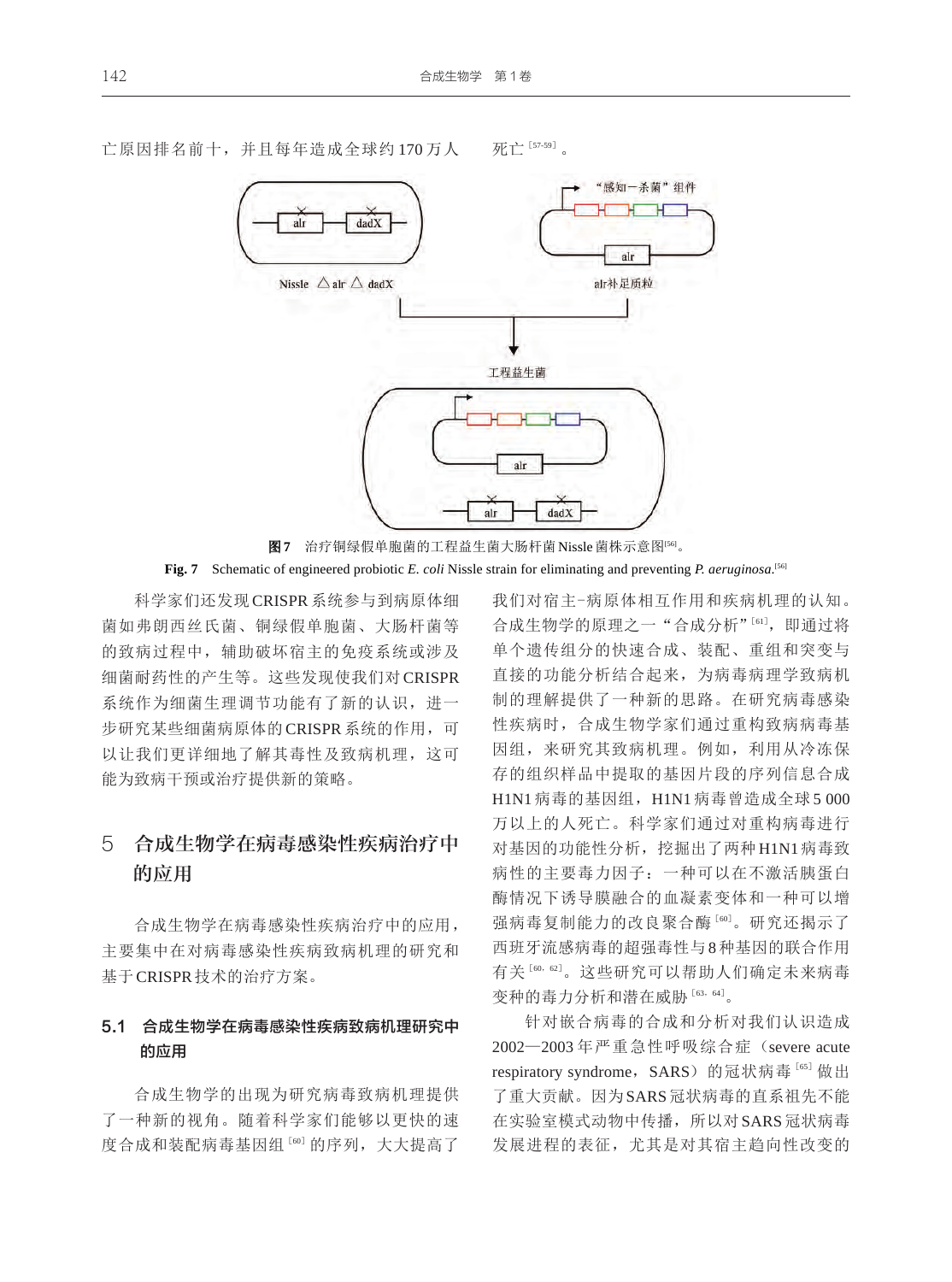表征,变得极具挑战性。为此,科学家们设计并 合成了一个 30 kb 包含了与人类同源的受体结合刺 突蛋白的类 SARS 蝙蝠冠状病毒 [66], 这一合成的 嵌合病毒能够在培养基中复制并感染小鼠。刺突 蛋白是SARS冠状病毒表面最重要的膜蛋白,承担 了病毒与宿主细胞受体结合并担负膜融合功能, 是各种冠状病毒诱导免疫反应的主要抗原。通过 动物实验,确认了刺突蛋白是造成人畜共患冠状 病毒宿主趋向性改变的主要因子之一,并且揭露 了具有更强感染力的刺突蛋白突变体病毒株。

另外, DNA 合成重建病原体还可用于生产诊 断性高密度抗原组 [67, 68], 如用于分析后莱姆病综 合征或对丙型肝炎病毒(Hepatitis C Virus, HCV) 和 艾 滋 病 病 毒 (Human Immunodeficiency Virus, HIV<sup>)[69]</sup>有体液免疫反应的抗原组。

#### 5.2 CRISPR技术在病毒感染性疾病治疗中的应用

病毒由一个核酸分子与蛋白质构成,利用宿 主的细胞系统进行自我复制,无法独立生长和复 制。一些致病性病毒,如 HIV,乙型肝炎病毒 (Hepatitis B Virus, HBV) 可以在人体内长时间存 在,并且依然保持感染性且不受宿主免疫系统的 影响,造成病毒持续感染(viral persistence)。近 年来,CRISPR技术在体外或动物模型中被用于减 少或消除持续性病毒感染,为潜伏性和慢性病毒 感染的治疗带来了新的希望。

HIV是造成人类免疫系统缺陷的一种病毒,通 过直接侵犯人体的免疫系统,破坏细胞免疫和体 液免疫,不仅使人体难以抵御病原体侵害,而且 给特效治疗药物和疫苗的研制带来了困难。目前, 感染了 HIV 的病人主要依靠各种抗病毒药物进行 治疗。但是,这种疗法并不能完全治愈病人,需 要终身服药。HIV-1是艾滋病病毒最常见和最致病 的毒株。消灭HIV-1需要清除受感染细胞和组织中 发生整合反应的前病毒 DNA。研究人员开发了一 种联合疗法,靶向一群受感染小鼠体内的HIV [70]。 该疗法使用一种持续的药物递送系统和基于 CRISPR-Cas9的基因编辑技术,前者会持续多天缓 慢释放药物并抑制病毒活性,后者则会通过切断 相关的 DNA 片段,消除被感染细胞中的病毒遗传

密码。经过连续的治疗,研究团队使用解巢式 PCR (nested PCR)、 微 滴 式 数 字 PCR (digitaldroplet PCR)及 RNAscope 技术, 发现在接受治疗 后的5周内,已经无法在小鼠的血液、淋巴组织、 骨髓及大脑中检测到HIV。这一试验结果有很大的 发展前景,研究人员计划将在此基础上开展进一 步的研究,改进针对病毒的药物递送,特异性地 消除潜伏的病毒感染。

通常情况下,*CCR5*基因编码白细胞上的一种 受体, HIV病毒主要通过该受体进入细胞。如果个 体携带两个 CCR5 突变拷贝, 那么 HIV 病毒株无法 进入细胞。但这种抗HIV基因特别罕见: 仅1%的 欧洲血统人口携带。我国北京大学邓宏魁教授、 307医院陈虎教授以及北京佑安医院吴昊教授研究 组<sup>[71]</sup> 合作, 报道了首例利用 CRISPR-Cas9 在造血 干 细 胞 和 祖 细 胞 (hematopoietic stem and progenitor cells, HSPCs)中编辑 CCR5 基因并成功 移植到罹患 HIV 和急性淋巴细胞白血病的患者案 例,移植治疗使病人的急性淋巴白血病得到完全 缓解,携带*CCR5*突变的供体细胞能够在受体体内 长期存活达19个月,且未引起明显的副作用,但 细胞数量较少,对抵制 HIV 感染效果欠佳,需进 一步研究。这项临床研究初步探索了CRISPR的可 行性和安全性。

截至 2019年,病毒性肝炎仍是全球和中国主 要的公共卫生问题之一,其中乙肝和丙肝影响到 全球 3.25 亿人,每年导致约 140 万人死亡。据统 计,我国乙肝病毒感染者约 8 600万人, 丙肝感染 者约1 000万人,每年约33万人死于乙肝或丙肝感 染导致的肝硬化和原发性肝癌。尽管针对 HBV 研 制的有效预防性疫苗已经投入使用几十年,但 HBV 仍然是当今全球十大死因之一, 这是由于目 前的治疗药物无法清除或使 HBV 在肝细胞核内稳 定存在的闭合共价环状 DNA (cccDNA)完全失 活,在停止治疗或出现耐药性突变毒株后,HBV 可以继续以cccDNA为模板,产生子代病毒,重新 活化。由此,研究人员利用 CRISPR/Cas9 系统 , 对受到感染的哺乳动物肝细胞进行基因组编辑。 Chen 等[72] 设 计 了 8 种 针 对 HBV 基 因 型 A 的 gRNA,在转染 HBV 质粒的 Huh7 细胞模型种鉴定 出了2个有效的gRNA,并在水流动力学注射HBV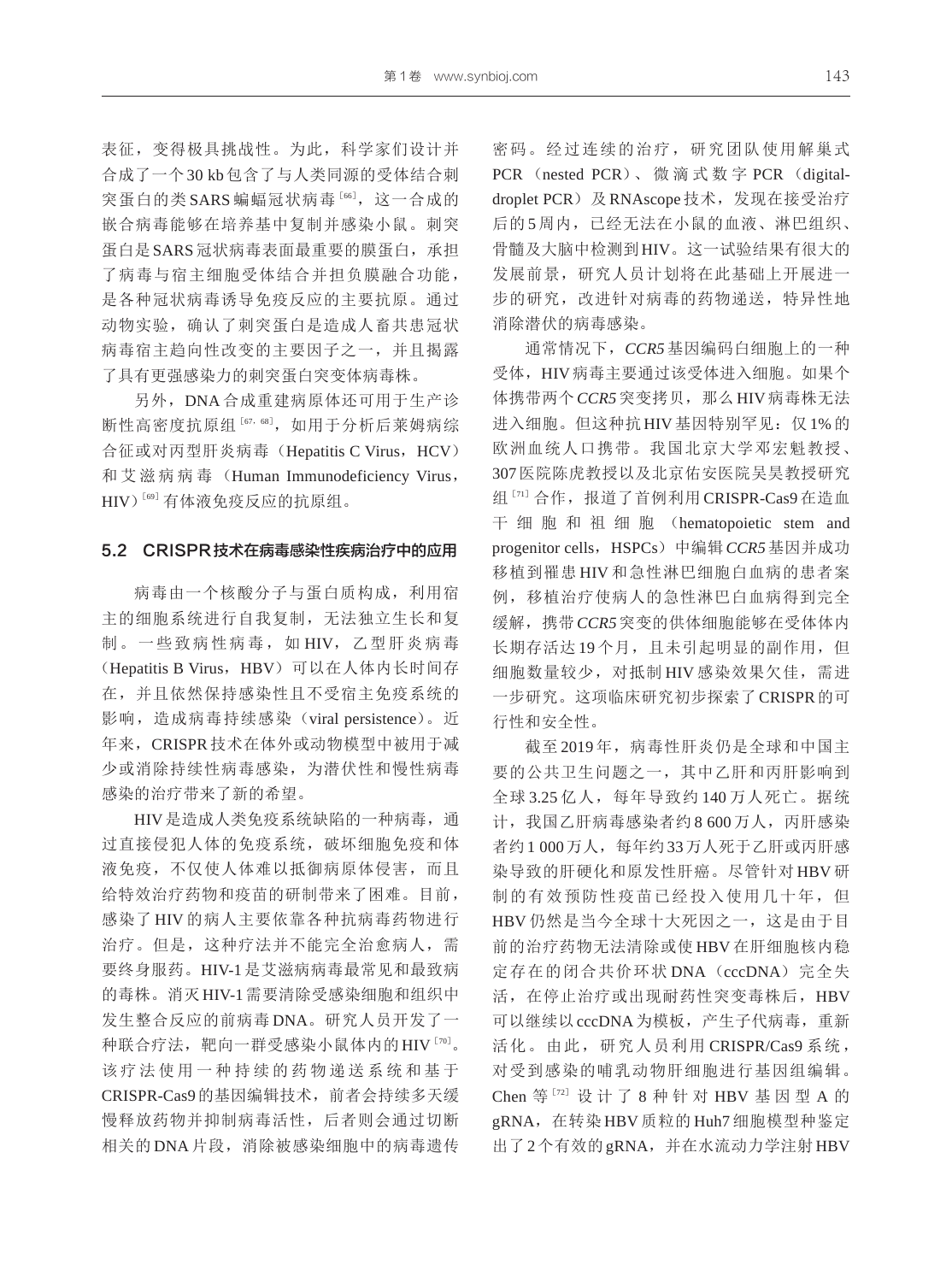质粒的小鼠模型种进一步证明了 CRISPR/Cas9 系 统可以切割肝内含有HBV 基因组的质粒,降低小 鼠 血 清 中 HBV 表 面 抗 原 水 平 。 另 一 方 面, CRISPR/Cas9 系 统 也 被 用 于 对 HCV 的 抑 制 中 。 Weiss 和 Grakoui 等<sup>[73]</sup> 通过重新编辑弗朗西丝菌 Cas9蛋白,可以靶向HCV病毒,抑制HCV在人类 细胞中的复制。

## 6 合成生物学在感染性疾病预防中的 应用

合成生物学不仅参与感染性疾病的治疗、感 染性疾病致病机理和传播机制的研究,同时在预 防感染性疾病方面也取得了一些进展[64,74,75,76] 。

#### 6.1 工程细菌在感染性疾病预防中的应用

细菌之间可以通过化学物质联系,像我们熟 知的群体感知[77]。单细菌产生和分泌信号分子, 这些信号分子是多种细菌共有的,或者是种特异 性的。这些分子随着细菌种群的增长而积累,并 能与受体结合,从而协调整个菌落范围内的基因 表达或操纵其他细菌种群的行为。由此,我们除 了利用工程菌结合细菌间的竞争生存机制治疗感 染性疾病,也可以利用其来预防感染性疾病。霍 乱弧菌产生的霍乱自动诱导因子1 (CAI-1) 和自 动诱导因子2 (AI-2), 是关键毒力因子的抑制开 关。March 等[78] 构建了一种工程益生大肠杆菌, 这些菌株本身可以生产 AI-2, 在改造后可以持续 合成CAI-1;给被霍乱弧菌感染的小鼠喂食这种工 程益生菌可以显著提升小鼠的存活率。这种方法 可能成为预防感染性疾病的一种经济型的策略。 与抗生素不同,基于群体感知的干预并不杀死病 原体,而是重塑它们的行为,这种策略因为没有 选择压力的存在,不易使病原体产生抗性。

#### 6.2 合成生物学在疫苗研发中的应用

免疫接种对于控制感染性疾病,保护人类和 动物健康是一个非常有效的手段。合成生物学的 出现对疫苗的研发有了新的突破,出现了多种不 同的研究策略,为更加理性的设计更多安全性高 且易于接种的疫苗提供了新的思路。

6.2.1 人工病毒在减毒疫苗构建中的应用

利用合成生物学原理,从遗传组分中进行全 基因组的高通量、高精度组装和合成,为设计用 作疫苗的减毒病原体提供了新的方法。例如, 对 高剂量选择性表达特定基孔肯雅病毒(CHIKV) 结构蛋白而产生的类病毒颗粒产生免疫的灵长类 动物,可以抵抗病毒血症;即使是用猴源抗体治 疗的免疫缺陷小鼠也能在随后的致死剂量的 CHIKV 感染中存活下来 [79]。

此外,DNA 合成和组装也在开发针对脊髓灰 质炎病毒[80] 的安全活疫苗方面发挥了重要作用。 脊髓灰质炎病毒可以通过病毒衣壳基因中相邻密 码子对从高到低表达的系统基因逐级变化而减弱, 例如,与 GCA|GAG 相比,GCC|GAA 的表达量明 显不足,尽管两者都编码 Ala-Glu。这些变化降低 了病毒的转译量,削弱了病毒的复制能力和传染 性。这种毒性减弱的脊髓灰质炎病毒给小鼠提供 了保护性免疫,并且具有一个较高的安全标准, 因为所有631个基因组个体变化发生逆转并重构成 感染性野生型病毒的可能性很低。这种基因组工 程方法可以代表针对感染性疾病设计活疫苗的一 般策略。其他有潜力的疫苗接种例子有,使用抗 原产生免疫刺激脂质体[81]作为基因可编程的合成 疫苗和生产热稳定的口服型的基于藻类的疫苗, 用于抵抗金黄色葡萄球菌感染 [82]。

我国北京大学周德敏教授课题组[83] 通过合成 生物学方法构建减毒活疫苗,开发了被称为"合 成减毒病毒工程技术"的新策略。他们利用终止 密码子可以识别非天然氨基酸的原理,将病毒复 制基因的部分编码密码子突变成终止密码子,使 其在感染人体细胞后,不能进行完整的蛋白质翻 译,从而获得了甲型流感病毒的活病毒疫苗。所 获得的病毒疫苗具有安全性和有效性。进一步突 变3个以上三联密码子,使病毒由预防性疫苗变为 治疗病毒感染的药物,且其药效随着三联密码子 数目的增加而增强。与依赖于少数的几个氨基酸 突变所获得的传统减毒活病毒相比较,合成减毒 病毒的减毒效果来源于多达几百处的密码子变化 所产生的累积效应,回复突变的风险极低,大大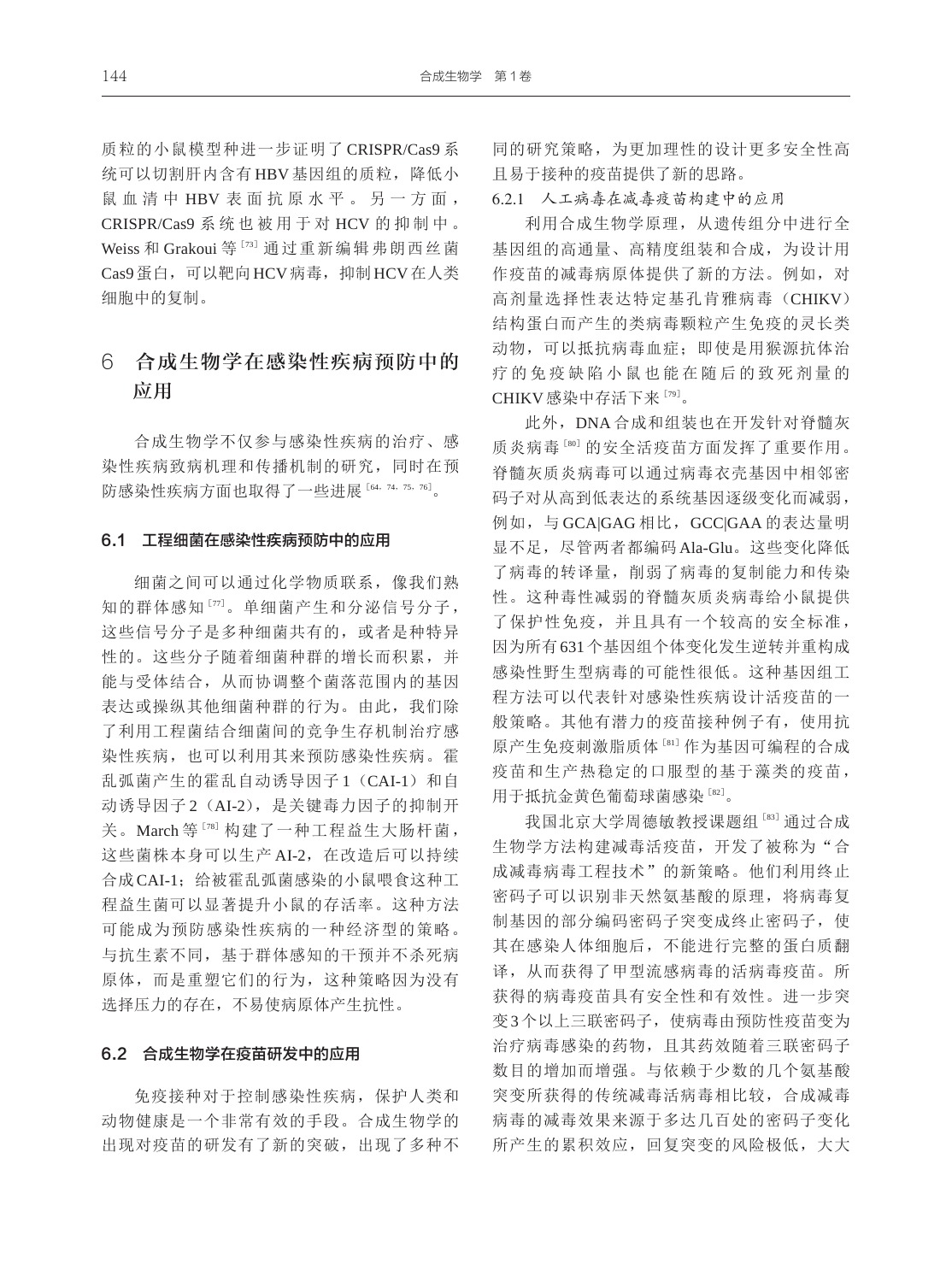提高了疫苗的安全性。

我国中国科学院武汉病毒研究所郑振华研究 员团队<sup>[84]</sup>成功利用合成减毒病毒工程技术研制出 了新型的ZIKV减毒疫苗,小鼠在单次免疫刺激后 就可以产生高滴度中和抗体,获得完全的攻毒保 护,并且可以阻止 ZIKV 通过母体垂直传播给子 代。弱毒疫苗的基因组中引入了 2 568 个同义突 变,因此几乎不可能回复突变到野生型病毒。 6.2.2 人工细菌在减毒疫苗构建中的应用

人工减毒细菌不仅可以作为疫苗,还被证实 是理想的疫苗载体。以口服方式进行免疫接种, 细菌在体内可以有限增殖,一次免疫即可提供保 护。细菌载体在增殖过程中能够表达多种免疫原 性物质,诱导产生黏膜免疫应答,大约 90% 的人 类和动物传染病病原体感染是起始于黏膜表面的。 此外,人工减毒细菌还能表达单一的或多重抗原, 从而对一种或几种病原体的感染提供保护。现已 知沙门氏菌 [85]、李斯特菌 [86] 等细菌常选被作为疫 苗或疫苗载体的基础菌种。

减毒的沙门氏菌活株具有作为疫苗载体的巨 大潜力, 沙门氏菌基于Ⅲ型分泌系统(T3SS)的 跨膜通道可以用来释放跟其Ⅲ型毒性因子融合的 外源蛋白。Hensel等<sup>[87]</sup>研究了沙门氏菌致病性毒 力岛编码的 T3SS 的各种效应蛋白对模型抗原的传 递和免疫应答的诱导作用。这些效应蛋白 SifA、 SteC、SseL、SseJ 和 SseF 跨膜后有同一个内体膜 相关的亚细胞定位信息,所有效应蛋白都可以与 模型抗原卵清蛋白和李斯特菌溶蛋白一起转移到 宿主细胞的胞浆中。在体外试验中,SseJ 和 SteC 融合蛋白对 T 细胞的刺激反应表现优于 SseF 融合 蛋白;而在接种了沙门氏菌载体菌株的小鼠中, 只有基于SseJ或SifA的融合蛋白才能引发有效的T 细胞反应。由此, T3SS 介导的抗原传递, 选择最 优的效应蛋白应是合理设计有效的沙门氏菌疫苗 的关键。

6.2.3 酵母改造在新型疫苗构建中的应用

酵母如酿酒酵母,毕赤酵母等,因其具有完 整的基因组序列信息、稳定的遗传性、易于培养 和非致病性,已经成为人类公共卫生或农场畜牧 业疫苗开发的理想模型系统。酿酒酵母和毕赤酵 母经常用于表达具有治疗感染性疾病作用的外源 蛋白。如重组酵母乙肝疫苗[88]是一种乙肝表面抗 原亚单位疫苗,它是采用转基因的方法将乙肝病 毒表达表面抗原的基因进行质粒构建,转入进入 酿酒酵母中,通过培养这种重组酵母菌来表达乙 肝表面抗原亚单位,具有原料易得、产量大、安 全、高效等特点。重组芽殖酵母[89]可以在小鼠肠 道中分泌蛋白质或肽,为开发口服疫苗开辟了道 路。针对病毒感染性疾病,基于酵母制备的疫苗 研究还涉及针对 HPV<sup>[90]</sup>、HCV<sup>[91]</sup>、肠道病毒<sup>[92]</sup>、 DENV<sup>[93]</sup>、甲型流感病毒 H1N1<sup>[94]</sup> 等病毒病原体。 针对细菌感染性疾病,基于酵母制备的疫苗研究 涉及炭疽杆菌[95]、结核分岐杆菌[96]、李斯特菌[97] 等细菌病原体。

#### 6.3 合成生物学通过改造感染源限制疾病的传播

感染性疾病具有感染源,他们是病原体自然 生存、繁殖并排出的宿主或场所。感染源的种类 包括患者、病原体携带者、动物及某些场所的物 品。昆虫是动物传染源中常见的感染源之一, 科 学家们利用带有条件显性致死合成回路的转基因 病毒株抑制昆虫病媒种群,可能控制疟疾寄生虫 和登革病毒的传播,并可能最终控制无法治疗的 疾病的传播。Fu 等[98-100] 改造了这种转基因的蚊 子,蚊子体内含依赖四环素的反激活因子(tTA), 这种基因只在雌蚊子的间接飞行肌中表达,并且 只有在抑制这种基因转录,即四环素存在的情况 下才能繁殖。而四环素的缺失造成一种特异性的 雌性不能飞行表型的形成。将这种转基因蚊子的 卵投放到生态系统中,只有雄性蚊子会释放到环 境中;雌性蚊子仍然滞留在地面,不能进食、交 配或吸血,这实际上是一种致命的表型。雄性蚊 子不会传播这种疾病,但它们会将这种合成回路 传播到原住民,即野生型蚊子种群中。

利用第一代tTA转基因蚊子进行释放携带显性 致死基因昆虫技术的野外测试早已在大开曼岛开 展起来。首先,小规模投放一群转基因雄蚊证实 其可以存活,与野生雌蚊交配并且产生转基因幼 虫,接着大范围的试验结果显示,投放转基因雄 蚊约 11 周后,野生蚊子的数量减少了 80%。然而 由于研究地点不是隔离的,且周围地区有高密度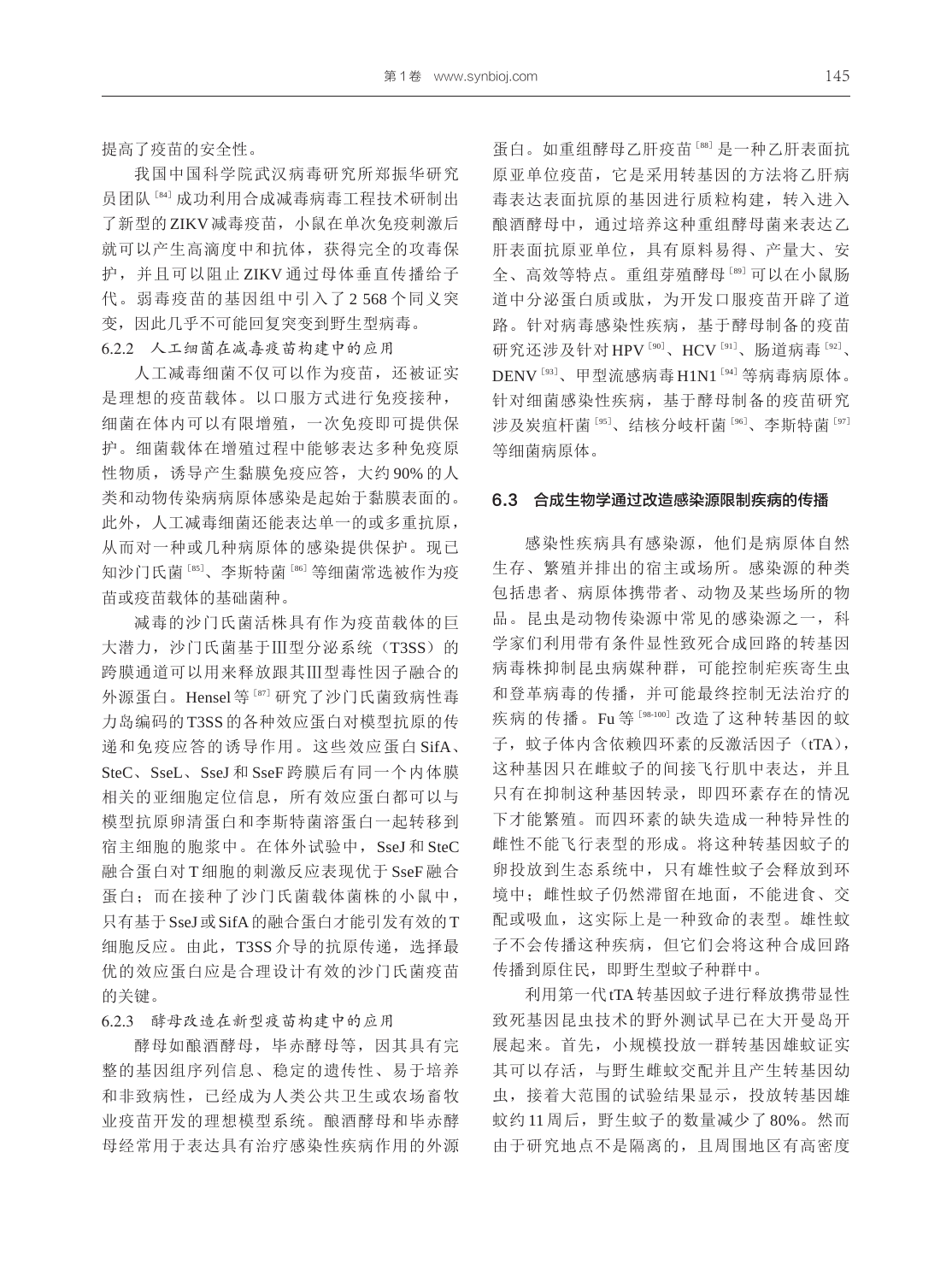的野生型蚊子,因此实际的抑制效率仍然极具挑 战性 [75,101]。

类似的研究比如利用一个合成的基于归巢核 酸内切酶的基因驱动系统传播改造的基因,将疟 疾抗性基因从工程改造的蚊子传递给野外蚊子种 群[102] 。归巢内切酶通常在宿主基因组中产生一个 单序列特异性双链断裂,然后以归巢内切酶基因 (*HEG*)为模板进行同源重组修复。如此,自私的 基因 HEG 在被称为"归巢"的基因转换过程中被 复制到断裂的染色体上。在雄性种系启动子的控 制下表达 HEG I-SceI, 可以使纯合子雄蚊高效归巢 并快速产生遗传驱动,从而导致了被捕获的蚊种 群的 HEG入侵。通过工程化其他 HEG的序列特异 性,例如, I-AniI或I-CreI, 利用基因驱动的概念, 原则上可以用于敲入或敲除针对蚊子作为感染性 疾病传染源能力的基因功能。

我国中国科学院上海植物生理生态研究所联 合约翰霍普金斯大学彭博公共卫生学院 [103], 发现 了一种能在按蚊中进行持续跨代传播的沙雷氏菌 属(*Serratia*)新菌株 AS1,并成功地人工构建出 能同时分泌表达5个抗疟疾基因的菌株,能够有效 减少92%~93%的疟疾原虫卵囊。通过高效驱动抗 疟疾效应分子快速散播到整个蚊群中,能够使按 蚊成为无效的疟疾媒介,实现从源头上阻断疟疾 传播。

#### 7 总结与展望

在人类与感染性疾病抗争的漫长岁月里, 随 着抗病原体药物的广泛大量使用,病原体耐药性 的出现和耐药率的不断增高正成为全球人类热点 关注的问题。病原体的耐药性不仅降低抗病原体 药物的有效率,也严重威胁人类健康。合成生物 学的出现为研究感染性疾病的机理、治疗及预防 提供了新的思路,并已取得了阶段性的成果。

合成生物学不仅在感染性疾病治疗方面颇有 应用,在治疗癌症、代谢系统疾病、再生医学等 方面也有相当的应用。然而,要将以合成生物学 为基础的生物医学疗法,真正应用到临床治疗中, 我们仍然还有很长的路要走。合成生物学疗法临 床化最重要的挑战之一是如果将合成的治疗回路

或装置或有机体植入患者的特定细胞,要确保不 会干扰人体的新陈代谢。同时,以合成生物学为 基础的治疗方案的临床应用,与所有以基因和细 胞为基础的治疗,都将面临相同的科学、伦理和 法律问题,但由于合成生物学疗法提供更复杂的 控制动力学,因此有望产生更高的治疗效果。虽 然目前合成生物学疗法还处在试验阶段,还没有 由合成生物学家开创的合成生物设备、人工基因 网络或相关的产品用于临床治疗,但是合成生物 学凭借自身优势,必将在 21 世纪生物医学发展中 扮演重要角色。

#### 参 考 文 献

- [1] MARNER W D. Practical application of synthetic biology principles [J]. Biotechnology Journal: Healthcare Nutrition Technology,2009,4(10):1406-1419.
- [2] LARTIGUE C, VASHEE S, ALGIRE M A, et al. Creating bacterial strains from genomes that have been cloned and engineered in yeast [J]. Science, 2009, 325(5948): 1693-1696.
- [3] QUAN J, SAAEM I, TANG N, et al. Parallel on-chip gene synthesis and application to optimization of protein expression [J]. Nature Biotechnology, 2011, 29(5): 449.
- [4] KOSURI S, EROSHENKO N, LEPROUST E M, et al. Scalable gene synthesis by selective amplification of DNA pools from high-fidelity microchips [J]. Nature Biotechnology, 2010,28(12):1295.
- [5] NANDAGOPAL N, ELOWITZ M B. Synthetic biology: integrated gene circuits [J]. Science, 2011, 333 (6047): 1244-1248.
- [6] TIGGES M, FUSSENEGGER M. Recent advances in mammalian synthetic biology-design of synthetic transgene control networks [J]. Current Opinion in Biotechnology, 2009, 20(4): 449-460.
- [7] WEBER W, FUSSENEGGER M. Synthetic gene networks in mammalian cells[J]. Current Opinion in Biotechnology,2010,  $21(5):690-696.$
- [8] WIN M N, LIANG J C, SMOLKE C D. Frameworks for programming biological function through RNA parts and devices [J]. Chemistry & Biology, 2009, 16(3): 298-310.
- [9] BENENSON Y. RNA-based computation in live cells [J]. Current Opinion in Biotechnology,2009,20(4):471-478.
- [10] CANTON B, LABNO A, ENDY D. Refinement and standardization of synthetic biological parts and devices [J]. Nature Biotechnology,2008,26(7):787-793.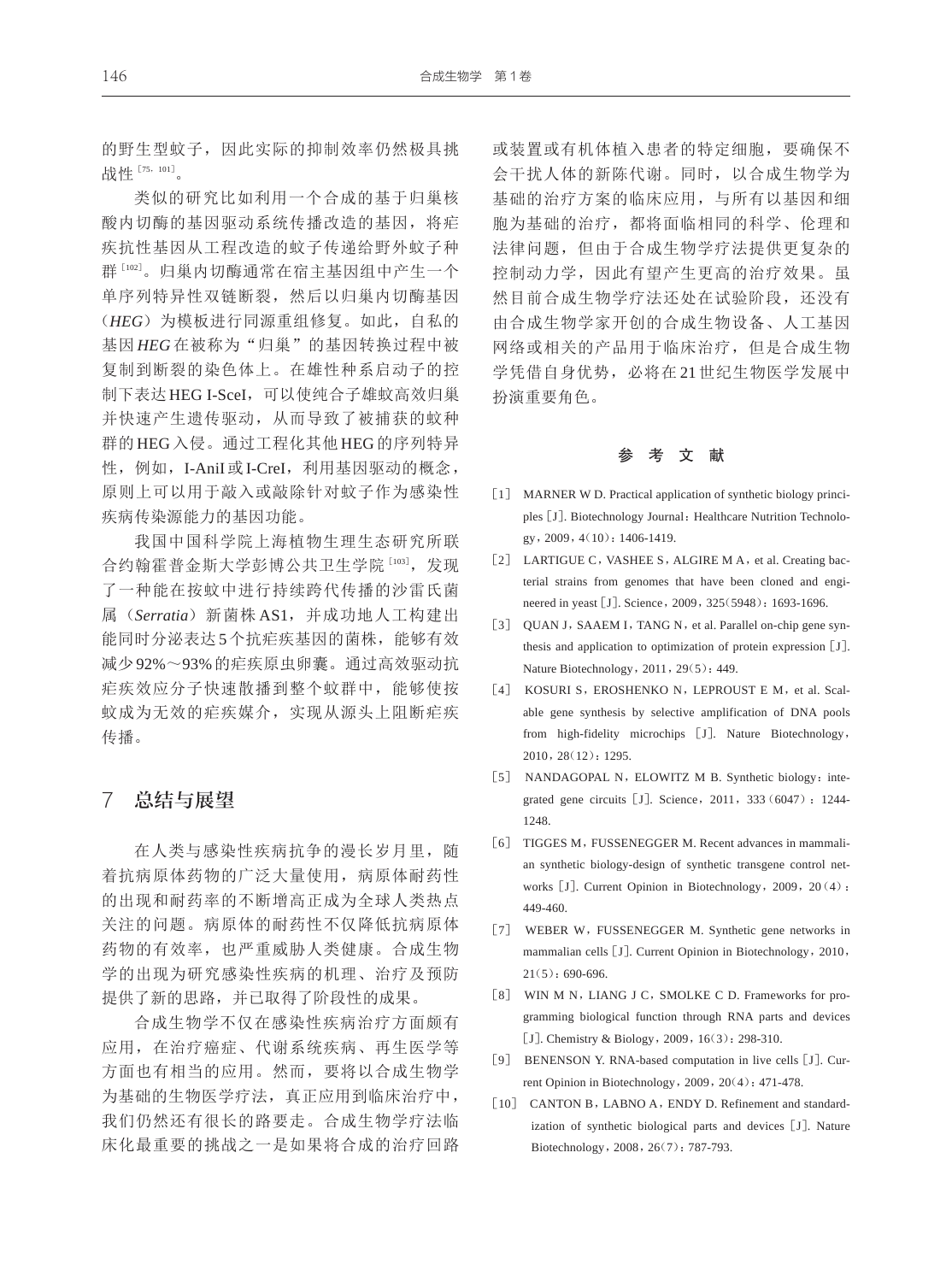- [11] HOOSHANGI S, THIBERGE S, WEISS R. Ultrasensitivity and noise propagation in a synthetic transcriptional cascade [J]. Proceedings of the National Academy of Sciences, 2005, 102(10):3581-3586.
- [12] KRAMER B P, FISCHER M, FUSSENEGGER M. Semi-synthetic mammalian gene regulatory networks [J]. Metabolic Engineering, 2005, 7(4): 241-250.
- [13] GARDNER T S, CANTOR C R, COLLINS J J. Construction of a genetic toggle switch in Escherichia coli[J]. Nature, 2000,403(6767):339-342.
- [14] KRAMER B P, VIRETTA A U, DAOUD-EL BABA M, et al. An engineered epigenetic transgene switch in mammalian cells [J]. Nature Biotechnology, 2004, 22(7): 867-870.
- [15] DANINO T, MONDRAGÓN-PALOMINO O, TSIMRING L, et al. A synchronized quorum of genetic clocks[J]. Nature, 2010,463(7279):326-330.
- [16] RUDER W C, LU T, COLLINS J J. Synthetic biology moving into the clinic [J]. Science, 2011, 333(6047): 1248-1252.
- [17] MAY M. Synthetic biology's clinical applications [J]. Science, 2015,349(6255):1564-1566.
- [18] ANDERSON R M, ANDERSON B, MAY R M. Infectious diseases of humans: dynamics and control [M]. Oxford: University Press, 1992.
- [19] KEELING M J, ROHANI P. Modeling infectious diseases in humans and animals [M]. Princeton: University Press, 2011.
- [20] KOLLEF M H, SHERMAN G, WARD S, et al. Inadequate antimicrobial treatment of infections: a risk factor for hospital mortality among critically ill patients [J]. Chest, 1999, 115(2): 462-474.
- [21] PARDEE K, GREEN A A, TAKAHASHI M K, et al. Rapid, low-cost detection of Zika virus using programmable biomolec‐ ular components [J]. Cell, 2016, 165(5): 1255-1266.
- [22] ABUDAYYEH O O, GOOTENBERG J S, KONERMANN S, et al. C2c2 is a single-component programmable RNA-guided RNA-targeting CRISPR effector [J]. Science, 2016, 353 (6299):AAf5573.
- [23] GOOTENBERG J S, ABUDAYYEH O O, LEE J W, et al. Nucleic acid detection with CRISPR-Cas13a/C2c2 [J]. Science, 2017, 356(6336): 438-442.
- [24] GOOTENBERG J S, ABUDAYYEH O O, KELLNER M J, et al. Multiplexed and portable nucleic acid detection platform with Cas13, Cas12a, and Csm6 [J]. Science, 2018, 360(6387): 439-444.
- [25] ENGLISH M A, SOENKSEN L R, GAYET R V, et al. Programmable CRISPR-responsive smart materials [J]. Science, 2019,365(6455):780-785.
- [26] FREIJE C A, MYHRVOLD C, BOEHM C K, et al. Programmable inhibition and detection of RNA viruses using Cas13 [J]. Molecular Cell, 2019, 76(5): 826-837, E11.
- [27] CHEN J S, MA E, HARRINGTON L B, et al. CRISPR-Cas12a target binding unleashes indiscriminate single-stranded DNase activity [J]. Science, 2018, 360(6387): 436-439.
- [28] LI S Y, CHENG Q X, LIU J K, et al. CRISPR-Cas12a has both cis- and trans-cleavage activities on single-stranded DNA [J]. Cell Research, 2018, 28(4): 491-493.
- [29] LI S Y, CHENG Q X, WANG J M, et al. CRISPR-Cas12a-assisted nucleic acid detection [J]. Cell Discovery, 2018, 4(1): 20.
- [30] MALEK A, RAAD I. Catheter- and device-related infections in critically Ill cancer patients [M] BerLin: Springer 2020: 1401-1417.
- [31] HøIBY N, CIOFU O, JOHANSEN H K, et al. The clinical impact of bacterial biofilms [J]. International Journal of Oral Science, 2011, 3(2): 55-65.
- [32] FLEMMING H C, WINGENDER J. The biofilm matrix [J]. Nature Reviews Microbiology, 2010, 8(9): 623-633.
- [33] DONLAN R M. Biofilm formation: a clinically relevant microbiological process [J]. Clinical Infectious Diseases, 2001, 33 (8):1387-1392.
- [34] STEWART P S, COSTERTON J W. Antibiotic resistance of bacteria in biofilms[J]. The Lancet,2001,358(9276):135-138.
- [35] CHUA S L, LIU Y, YAM J K H, et al. Dispersed cells represent a distinct stage in the transition from bacterial biofilm to planktonic lifestyles [J]. Nature Communications, 2014, 5(1): 4462.
- [36] LU T K, COLLINS J J. Dispersing biofilms with engineered enzymatic bacteriophage [J]. Proceedings of the National Academy of Sciences, 2007, 104(27): 11197-11202.
- [37] YEHL K, LEMIRE S, YANG A C, et al. Engineering phage host-range and suppressing bacterial resistance through phage tail fiber mutagenesis [J]. Cell, 2019, 179(2): 459-469, E9.
- [38] FU W, FORSTER T, MAYER O, et al. Bacteriophage cocktail for the prevention of biofilm formation by Pseudomonas aeruginosa on catheters in an in vitro model system[J]. Antimi‐ crobial Agents and Chemotherapy,2010,54(1):397-404.
- [39] ALVES D, GAUDION A, BEAN J, et al. Combined use of bacteriophage K and a novel bacteriophage to reduce Staphylo‐ coccus aureus biofilm formation[J]. Appl Environ Microbiol, 2014,80(21):6694-6703.
- [40] GUTIÉRREZ D, VANDENHEUVEL D, MARTÍNEZ B, et al. Two phages, phiIPLA-RODI and phiIPLA-C1C, lyse mono-and dual-species staphylococcal biofilms [J]. Appl Environ Microbiol,2015,81(10):3336-3348.
- [41] LEHMAN S M, DONLAN R M. Bacteriophage-mediated control of a two-species biofilm formed by microorganisms causing catheter-associated urinary tract infections in an in vitro urinary catheter model [J]. Antimicrobial Agents and Chemotherapy,2015,59(2):1127-1137.
- [42] ALVES D R, PEREZ-ESTEBAN P, KOT W, et al. A novel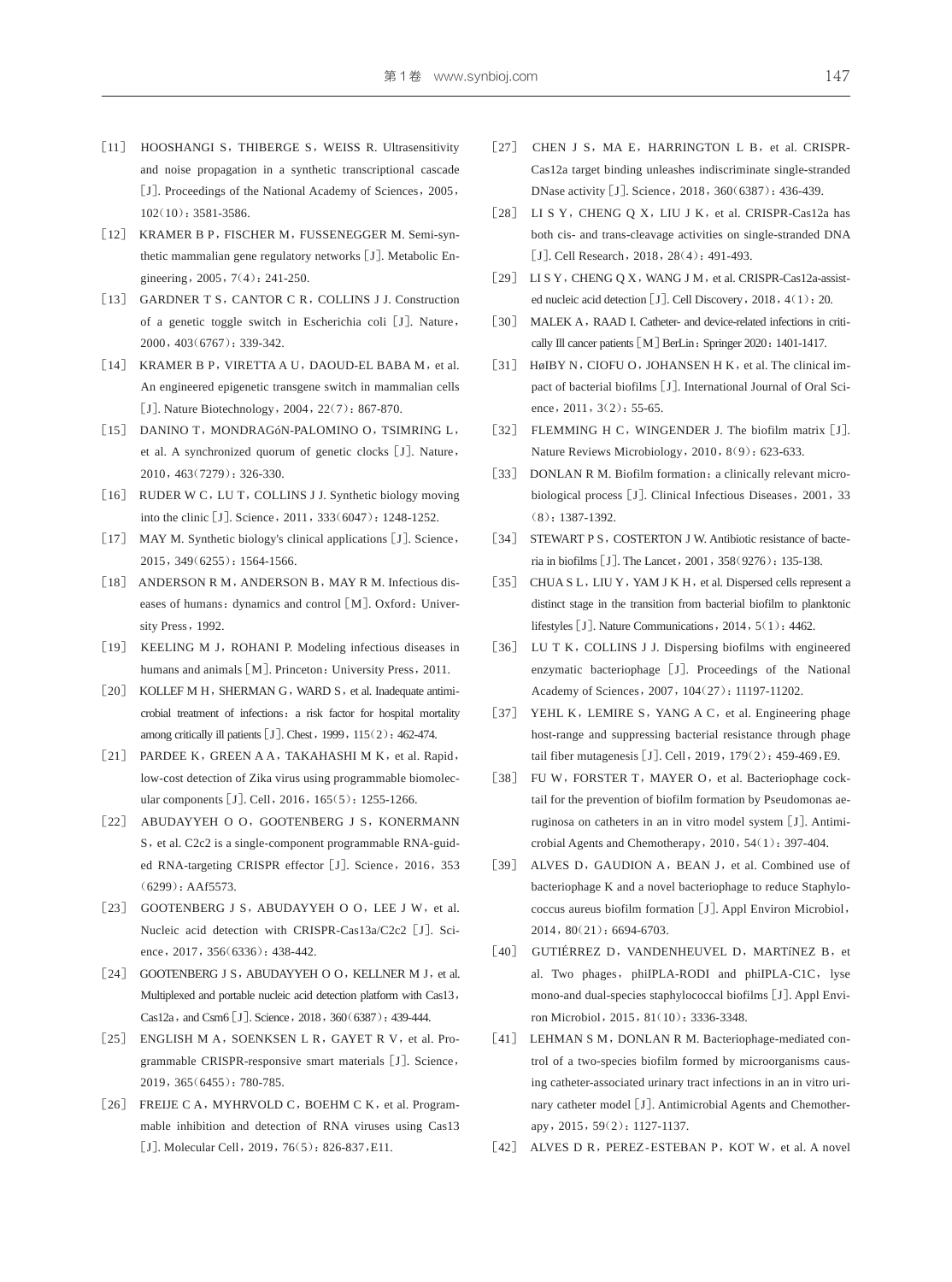bacteriophage cocktail reduces and disperses Pseudomonas ae‐ ruginosa biofilms under static and flow conditions [J]. Microbial Biotechnology, 2016, 9(1): 61-74.

- [43] RYAN E M, ALKAWAREEK M Y, DONNELLY R F, et al. Synergistic phage-antibiotic combinations for the control of Escherichia coli biofilms in vitro [J]. FEMS Immunology & Medical Microbiology, 2012, 65(2): 395-398.
- [44] RAHMAN M, KIM S, KIM S M, et al. Characterization of induced Staphylococcus aureus bacteriophage SAP-26 and its anti-biofilm activity with rifampicin [J]. Biofouling, 2011, 27(10): 1087-1093.
- [45] BEDI M S, VERMA V, CHHIBBER S. Amoxicillin and specific bacteriophage can be used together for eradication of bio‐ film of Klebsiella pneumoniae B5055[J]. World Journal of Microbiology and Biotechnology, 2009, 25(7): 1145.
- [46] KOHANSKI M A, DWYER D J, HAYETE B, et al. A common mechanism of cellular death induced by bactericidal antibiotics [J]. Cell, 2007, 130(5): 797-810.
- [47] LU T K, COLLINS J J. Engineered bacteriophage targeting gene networks as adjuvants for antibiotic therapy[J]. Proceedings of the National Academy of Sciences, 2009, 106(12): 4629-4634.
- [48] 吴楠楠,朱同玉. 噬菌体在实体器官移植中的应用[J]. 器官 移植,2019(4):410-415.
- WU N N, ZHU T Y. Application of phage in solid organ transplantation,2019(4):410-415.
- [49] RIGLAR D T, SILVER P A. Engineering bacteria for diagnostic and therapeutic applications [J]. Nature Reviews Microbiology,2018,16(4):214-225.
- [50] SAEIDI N, WONG C K, LO T M, et al. Engineering microbes to sense and eradicate Pseudomonas aeruginosa, a human pathogen [J]. Molecular Systems Biology, 2011, 7(1):
- [51] GRAY K M, PASSADOR L, IGLEWSKI B H, et al. Interchangeability and specificity of components from the quorum-sensing regulatory systems of Vibrio fischeri and Pseudomonas aeruginosa [J]. Journal of Bacteriology,1994,176(10):3076-3080.
- [52] PU L, YANG S, XIA A, et al. Optogenetics manipulation enables prevention of biofilm formation of engineered *Pseudomo‐* nas aeruginosa on surfaces [J]. ACS Synthetic Biology, 2018, 7(1):200-208.
- [53] OHLENDORF R, VIDAVSKI R R, ELDAR A, et al. From dusk till dawn: one-plasmid systems for light-regulated gene expression [J]. Journal of Molecular Biology, 2012, 416(4): 534-542.
- [54] COTTER P A, STIBITZ S. c-di-GMP-mediated regulation of virulence and biofilm formation [J]. Current Opinion in Microbiology,2007,10(1):17-23.
- [55] CHUA K J, KWOK W C, AGGARWAL N, et al. Designer probiotics for the prevention and treatment of human diseases [J]. Current Opinion in Chemical Biology,2017,40:8-16.
- [56] HWANG I Y, KOH E, WONG A, et al. Engineered probiotic Escherichia coli can eliminate and prevent Pseudomonas aeruginosa gut infection in animal models [J]. Nature Communications, 2017, 8(1): 15028.
- [57] CHOUDHARY E, THAKUR P, PAREEK M, et al. Gene silencing by CRISPR interference in mycobacteria [J]. Nature Communications, 2015, 6(1): 6267.
- [58] SINGH A K, CARETTE X, POTLURI L P, et al. Investigating essential gene function in Mycobacterium tuberculosis using an efficient CRISPR interference system [J]. Nucleic acids research, 2016, 44(18): E143.
- [59] YU W Y, WANG Y X, MEI J Z, et al. Overview of tuberculosis [M]. BerLin: Springer, 2020: 1-10.
- [60] TUMPEY T M, BASLER C F, AGUILAR P V, et al. Characterization of the reconstructed 1918 Spanish influenza pandemic virus[J]. Science,2005,310(5745):77-80.
- [61] WEBER W, FUSSENEGGER M. Emerging biomedical applications of synthetic biology [J]. Nature Reviews Genetics, 2012,  $13(1): 21-35$ .
- $\lceil 62 \rceil$  TUMPEY T M, MAINES T R, VAN HOEVEN N, et al. A twoamino acid change in the hemagglutinin of the 1918 influenza virus abolishes transmission [J]. Science, 2007, 315(5812): 655-659.
- [63] SMITH G J, VIJAYKRISHNA D, BAHL J, et al. Origins and evolutionary genomics of the 2009 swine-origin H1N1 influenza A epidemic[J]. Nature,2009,459(7250):1122-1125.
- [64] WIMMER E, MUELLER S, TUMPEY T M, et al. Synthetic viruses: a new opportunity to understand and prevent viral disease [J]. Nature Biotechnology, 2009, 27(12): 1163.
- [65] PERLMAN S, NETLAND J. Coronaviruses post-SARS: update on replication and pathogenesis [J]. Nature reviews microbiology,2009,7(6):439-450.
- [66] BECKER M M, GRAHAM R L, DONALDSON E F, et al. Synthetic recombinant bat SARS-like coronavirus is infectious in cultured cells and in mice[J]. Proceedings of the National Academy of Sciences,2008,105(50):19944-19999.
- [67] BURBELO P D, CHING K H, BUSH E R, et al. Antibody-profiling technologies for studying humoral responses to infectious agents [J]. Expert Review of Vaccines, 2010, 9(6): 567-578.
- [68] CHANDRA A, WORMSER G P, MARQUES A R, et al. Anti-Borrelia burgdorferi antibody profile in post-Lyme disease syn‐ drome [J]. Clin Vaccine Immunol, 2011, 18(5): 767-771.
- [69] BURBELO P D, BREN K E, CHING K H, et al. LIPS arrays for simultaneous detection of antibodies against partial and whole proteomes of HCV, HIV and EBV [J]. Molecular Bio-Systems, 2011, 7(5): 1453-1462.
- [70] DASH P K, KAMINSKI R, BELLA R, et al. Sequential LASER ART and CRISPR treatments eliminate HIV-1 in a subset of infected hu-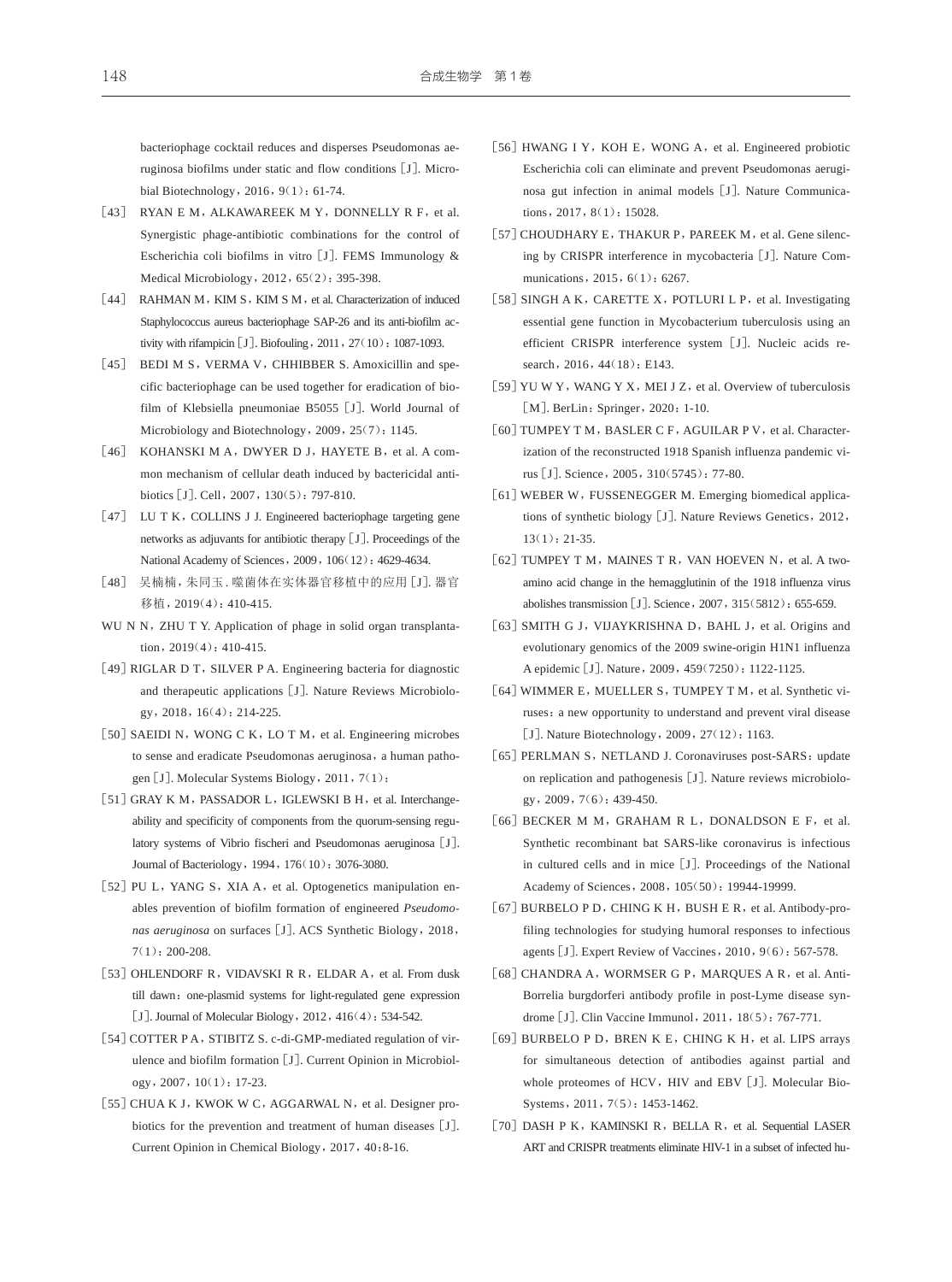manized mice [J]. Nature Communications, 2019, 10(1): 2753.

- [71] XU L, WANG J, LIU Y, et al. CRISPR-edited stem cells in a patient with HIV and acute lymphocytic leukemia [J]. New England Journal of Medicine,2019,381(13):1240-1247.
- [72] LIN S R, YANG H C, KUO Y T, et al. The CRISPR/Cas9 system facilitates clearance of the intrahepatic HBV templates *in vi‐* vo<sup>[J]</sup>. Molecular Therapy - Nucleic Acids, 2014, 3:E186.
- [73] PRICE A A, SAMPSON T R, RATNER H K, et al. Cas9-mediated targeting of viral RNA in eukaryotic cells [J]. Proceedings of the National Academy of Sciences, 2015, 112(19): 6164-6169.
- [74] KINDSMüLLER K, WAGNER R. Synthetic biology: impact on the design of innovative vaccines [J]. Human Vaccines, 2011, 7 (6):658-662.
- [75] SUBBARAMAN N. Science snipes at Oxitec transgenic-mosquito trial [M]. Kondon: Nature Publishing Group, 2011.
- [76] PEDROLLI D B, RIBEIRO N V, SQUIZATO P N, et al. Engineering microbial living therapeutics: the synthetic biology toolbox[J]. Trends in Biotechnology,2019,37(1):100-115.
- [77] MILLER M B, BASSLER B L. Quorum sensing in bacteria [J]. Annual Reviews in Microbiology, 2001, 55(1): 165-199.
- [78] DUAN F, MARCH J C. Engineered bacterial communication prevents Vibrio cholerae virulence in an infant mouse model [J]. Proceedings of the National Academy of Sciences, 2010, 107 (25):11260-11264.
- [79] AKAHATA W, YANG Z-Y, ANDERSEN H, et al. A virus-like particle vaccine for epidemic Chikungunya virus protects nonhuman pri‐ mates against infection [J]. Nature Medicine, 2010, 16(3): 334.
- [80] COLEMAN J R, PAPAMICHAIL D, SKIENA S, et al. Virus attenuation by genome-scale changes in codon pair bias [J]. Science, 2008, 320(5884): 1784-1787.
- [81] AMIDI M, DE RAAD M, DE GRAAUW H, et al. Optimization and quantification of protein synthesis inside liposomes[J]. Journal of Liposome Research,2010,20(1):73-83.
- [82] DREESEN I A, CHARPIN-EL HAMRI G, FUSSENEGGER M. Heat-stable oral alga-based vaccine protects mice from *Staph‐ ylococcus aureus* infection [J]. Journal of Biotechnology, 2010,145(3):273-280.
- [83] SI L, XU H, ZHOU X, et al. Generation of influenza A viruses as live but replication-incompetent virus vaccines [J]. Science, 2016,354(6316):1170-1173.
- [84] LI P, KE X, WANG T, et al. Zika Virus attenuation by codon pair deoptimization induces sterilizing immunity in mouse models[J]. Journal of Virology,2018,92(17):E00701- E00718.
- [85] WANG L, WANG X, BI K, et al. Oral vaccination with attenuated salmonella typhimurium-delivered TsPmy DNA vaccine elicits protective immunity against *trichinella spiralis* in BALB/ c Mice[J]. PLoS Negl Trop Dis,2016,10(9):E0004952.
- [86] STARKS H, BRUHN K W, SHEN H, et al. *Listeria monocytogenes* as a vaccine vector: virulence attenuation or existing antivector immunity does not diminish therapeutic efficacy[J]. The Journal of Immunology,2004,173(1):420-427.
- [87] HEGAZY W A H, XU X, METELITSA L, et al. Evaluation of *Salmonella enterica* Type III secretion system effector proteins as carriers for heterologous vaccine antigens[J]. Infection and Immunity,2012,80(3):1193-1202.
- [88] VALENZUELA P, MEDINA A, RUTTER W J, et al. Synthesis and assembly of hepatitis B virus surface antigen particles in yeast [J]. Nature, 1982, 298(5872): 347-350.
- [89] BLANQUET S, ANTONELLI R, LAFORET L, et al. Living recombinant Saccharomyces cerevisiae secreting proteins or pep‐ tides as a new drug delivery system in the gut[J]. Journal of Biotechnology,2004,110(1):37-49.
- [90] KWAG H-L, KIM H J, CHANG D Y, et al. The production and immunogenicity of human papillomavirus type 58 virus-like par‐ ticles produced in Saccharomyces cerevisiae [J]. Journal of Microbiology,2012,50(5):813-820.
- [91] HALLER A A, LAUER G M, KING T H, et al. Whole recombinant yeast-based immunotherapy induces potent T cell responses targeting HCV NS3 and Core proteins [J]. Vaccine, 2007, 25(8): 1452-1463.
- [92] WANG X, XIAO X, ZHAO M, et al. EV71 virus-like particles produced by co-expression of capsid proteins in yeast cells elicit humoral protective response against EV71 lethal challenge [J]. BMC Research Notes, 2016, 9(1): 42.
- [93] RAMASAMY V, ARORA U, SHUKLA R, et al. A tetravalent virus-like particle vaccine designed to display domain III of den‐ gue envelope proteins induces multi-serotype neutralizing anti‐ bodies in mice and macaques which confer protection against antibody dependent enhancement in AG129 mice [J]. PLoS Negl Trop Dis,2018,12(1):E0006191.
- [94] ATHMARAM T N, SARASWAT S, SANTHOSH S R, et al. Yeast expressed recombinant Hemagglutinin protein of novel H1N1 elicits neutralising antibodies in rabbits and mice [J]. Virology Journal,2011,8(1):524.
- [95] HEPLER R W, KELLY R, MCNEELY T B, et al. A recombinant 63-kDa form of *Bacillus anthracis* protective antigen pro‐ duced in the yeast *Saccharomyces cerevisiae* provides protection in rabbit and primate inhalational challenge models of anthrax in‐ fection [J]. Vaccine, 2006, 24(10): 1501-1514.
- [96] KING T H, SHANLEY C A, GUO Z, et al. GI-19007, a Novel *Saccharomyces cerevisiae*-based therapeutic vaccine against tu‐ berculosis [J]. Clinical and Vaccine Immunology, 2017, 24  $(12) \cdot$  E00245.
- [97] WALCH B, BREINIG T, GEGINAT G, et al. Yeast-based protein delivery to mammalian phagocytic cells is increased by co-